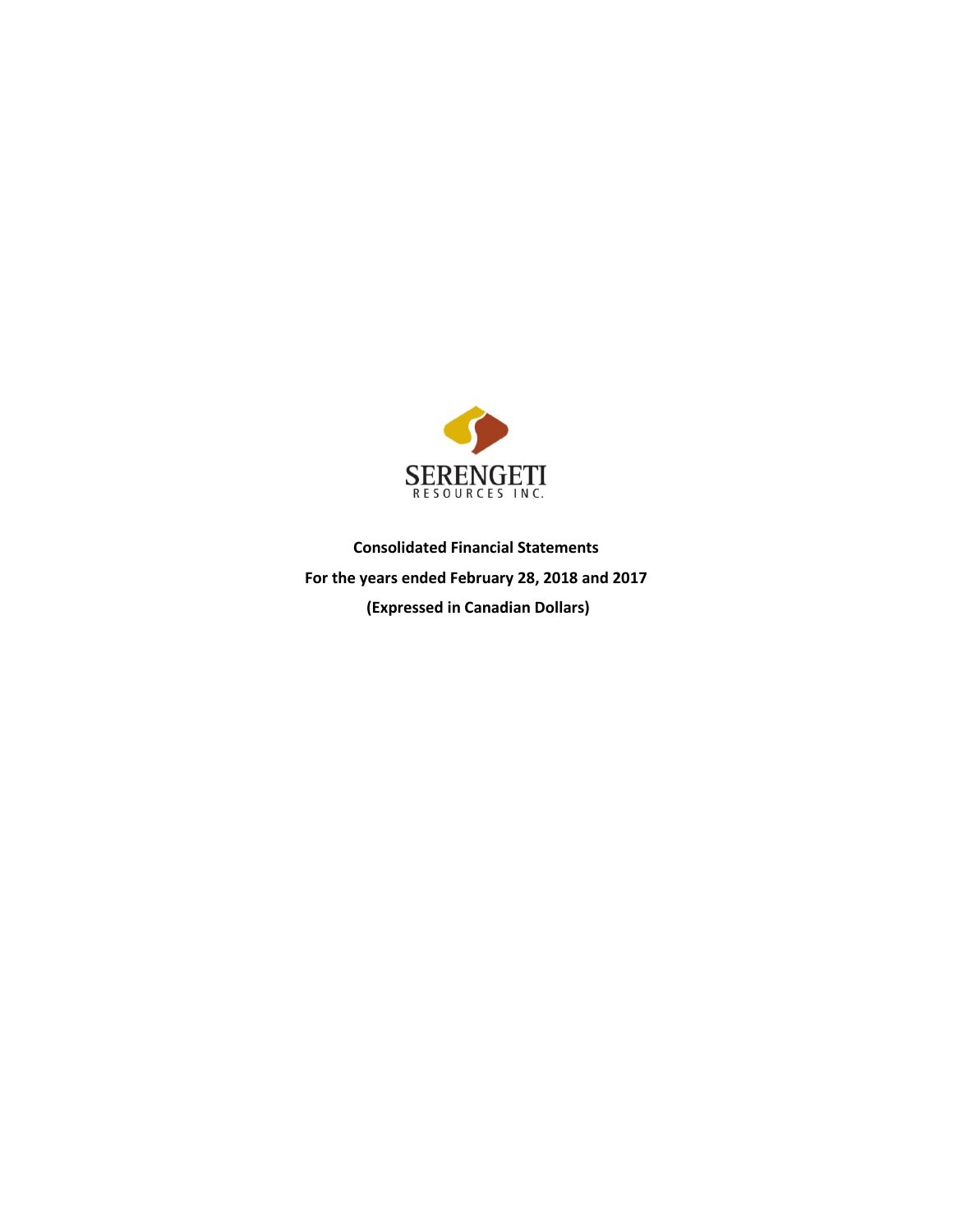

DALE MATHESON CARR-HILTON LABONTE LLP CHARTERED PROFESSIONAL ACCOUNTANTS

### **INDEPENDENT AUDITOR'S REPORT**

To the Shareholders of Serengeti Resources Inc.:

We have audited the accompanying consolidated financial statements of Serengeti Resources Inc., which comprise the consolidated statement of financial position as at February 28, 2018, and the consolidated statements of loss and comprehensive loss, changes in equity and cash flows for the year then ended, and a summary of significant accounting policies and other explanatory information.

#### **Management's Responsibility for the Consolidated Financial Statements**

Management is responsible for the preparation and fair presentation of these consolidated financial statements in accordance with International Financial Reporting Standards, and for such internal control as management determines is necessary to enable the preparation of consolidated financial statements that are free from material misstatement, whether due to fraud or error.

#### **Auditor's Responsibility**

Our responsibility is to express an opinion on these consolidated financial statements based on our audit. We conducted our audit in accordance with Canadian generally accepted auditing standards. Those standards require that we comply with ethical requirements and plan and perform the audit to obtain reasonable assurance about whether the consolidated financial statements are free from material misstatement.

An audit involves performing procedures to obtain audit evidence about the amounts and disclosures in the consolidated financial statements. The procedures selected depend on the auditor's judgment, including the assessment of the risks of material misstatement of the consolidated financial statements, whether due to fraud or error. In making those risk assessments, the auditor considers internal control relevant to the entity's preparation and fair presentation of the consolidated financial statements in order to design audit procedures that are appropriate in the circumstances, but not for the purpose of expressing an opinion on the effectiveness of the entity's internal control. An audit also includes evaluating the appropriateness of accounting policies used and the reasonableness of accounting estimates made by management, as well as evaluating the overall presentation of the consolidated financial statements.

We believe that the audit evidence we have obtained in our audit is sufficient and appropriate to provide a basis for our audit opinion.

#### **Opinion**

In our opinion, the consolidated financial statements present fairly, in all material respects, the financial position of Serengeti Resources Inc. as at February 28, 2018, and its financial performance and its cash flows for the year then ended in accordance with International Financial Reporting Standards.

#### **Emphasis of Matter**

Without qualifying our opinion, we draw attention to Note 1 in the consolidated financial statements which describes certain conditions that indicate the existence of a material uncertainty that may cast significant doubt about Serengeti Resources Inc.'s ability to continue as a going concern.

### **Other Matter**

The consolidated financial statements of Serengeti Resources Inc. for the year ended February 28, 2017 were audited by another auditor who expressed an unmodified opinion on those statements on June 23, 2017.

Derce

DALE MATHESON CARR-HILTON LABONTE LLP CHARTERED PROFESSIONAL ACCOUNTANTS

Vancouver, Canada June 25, 2018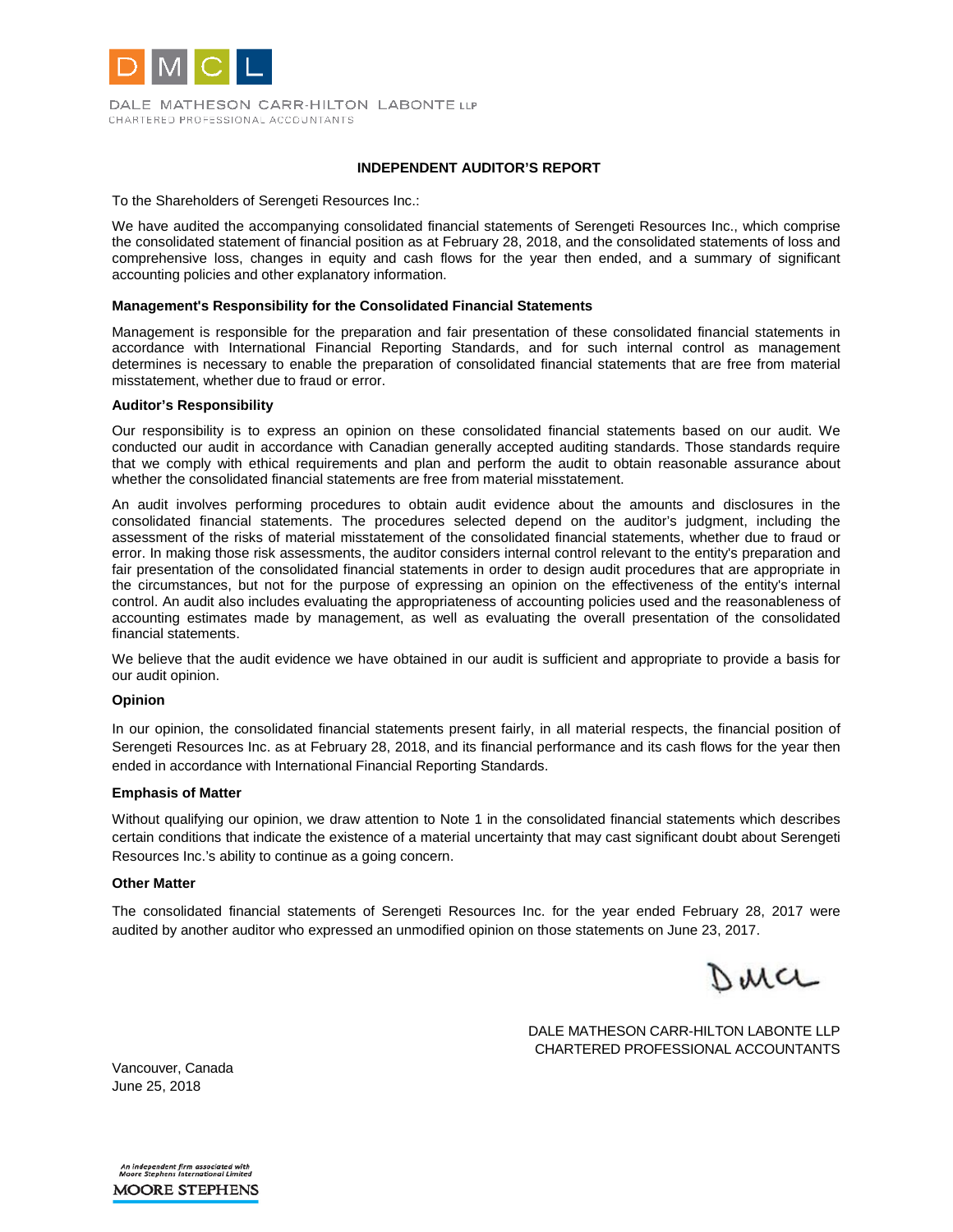|                                        |              |                  | February 28, |    |              |
|----------------------------------------|--------------|------------------|--------------|----|--------------|
|                                        | <b>Notes</b> |                  | 2018         |    | 2017         |
|                                        |              |                  |              |    |              |
| <b>ASSETS</b>                          |              |                  |              |    |              |
| <b>Current assets</b>                  |              |                  |              |    |              |
| Cash and cash equivalents              | 3            | \$               | 1,032,838    | \$ | 406,451      |
| Receivables                            | 4            |                  | 26,002       |    | 7,982        |
| Prepaid expenses                       |              |                  | 15,952       |    | 14,893       |
|                                        |              |                  | 1,074,952    |    | 429,326      |
| <b>Non-current assets</b>              |              |                  |              |    |              |
| Equipment                              |              |                  | 2,183        |    | 3,119        |
| Investment in joint venture            | 5            | 15,214,032       |              |    |              |
| Exploration and evaluation assets      | 6            |                  | 1,901,659    |    | 19,034,436   |
| <b>Reclamation deposits</b>            | 7            |                  | 94,284       |    | 73,024       |
|                                        |              | 17,212,159       |              |    | 19,110,579   |
| <b>TOTAL ASSETS</b>                    |              | Ś.<br>18,286,950 |              | Ś. | 19,539,905   |
| <b>LIABILITIES</b>                     |              |                  |              |    |              |
| <b>Current liabilities</b>             |              |                  |              |    |              |
| Trade payables and accrued liabilities | 8, 11        | \$               | 80,212       | \$ | 72,264       |
| Deferred revenue                       | 5            |                  | 679,000      |    |              |
| Short-term debt - notes payable        | 9            |                  |              |    | 57,300       |
| <b>TOTAL LIABILITIES</b>               |              |                  | 759,212      |    | 129,564      |
|                                        |              |                  |              |    |              |
| <b>SHAREHOLDERS' EQUITY</b>            |              |                  |              |    |              |
| Share capital                          | 10           | 40,710,973       |              |    | 39,361,430   |
| Warrant reserve                        | 10           |                  | 175,345      |    | 221,959      |
| Other reserve                          | 10           |                  | 7,836,703    |    | 7,836,634    |
| Deficit                                |              | (31, 195, 283)   |              |    | (28,009,682) |
| <b>TOTAL SHAREHOLDERS' EQUITY</b>      |              | 17,527,738       |              |    | 19,410,341   |
| TOTAL LIABILITIES AND SHAREHOLDERS'    |              |                  |              |    |              |
| <b>EQUITY</b>                          |              | 18,286,950<br>\$ |              | \$ | 19,539,905   |

Nature of operations and going concern (Note 1) Subsequent events (Note 14)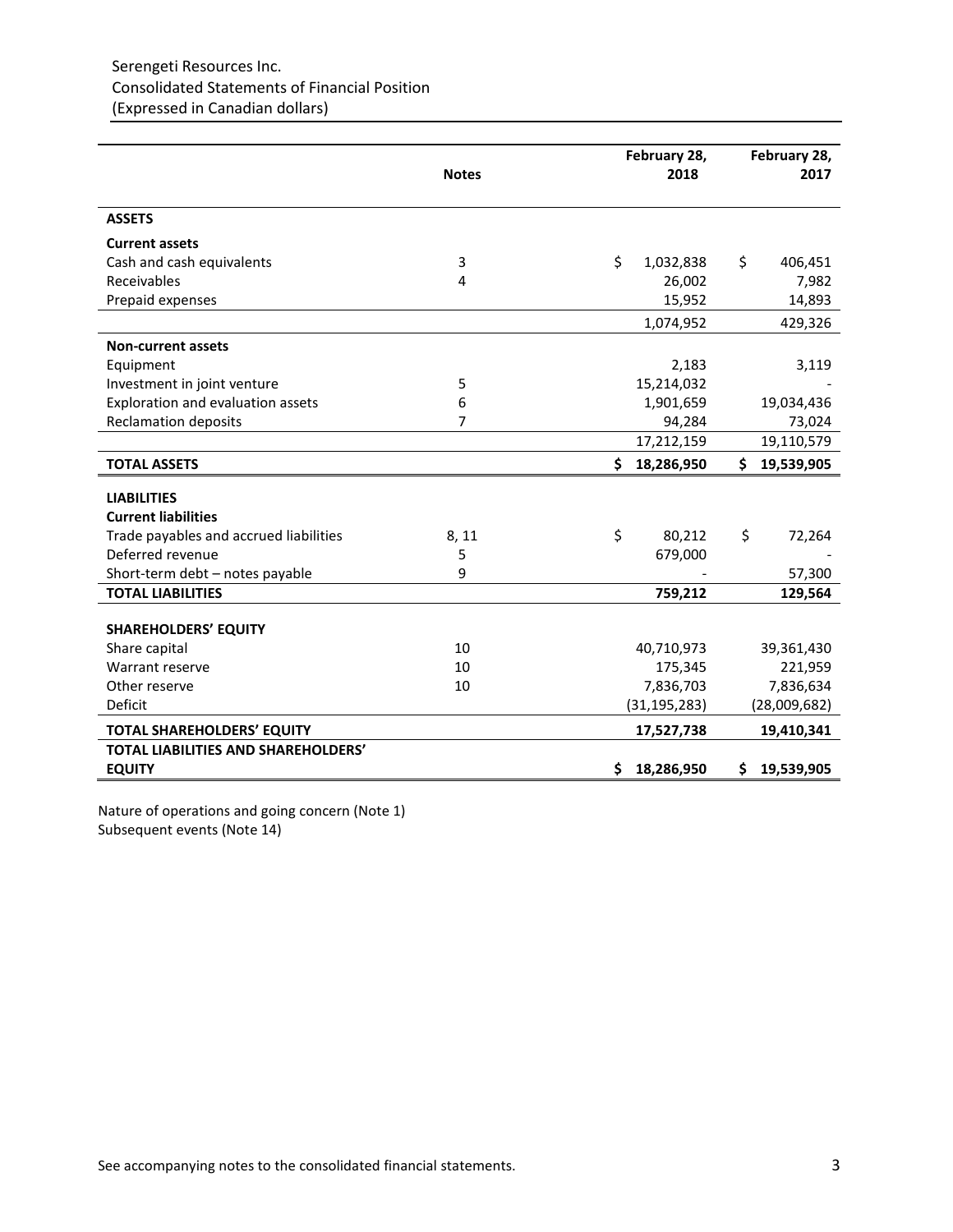|                                                      |             |                          | Year ended February 28, |
|------------------------------------------------------|-------------|--------------------------|-------------------------|
|                                                      | <b>Note</b> | 2018                     | 2017                    |
| <b>Expenses</b>                                      |             |                          |                         |
| Consulting                                           | 11          | \$<br>$120,741$ \$       | 79,779                  |
| Conventions and tradeshows                           |             | 29,042                   | 37,564                  |
| Corporate development                                |             | 113,152                  | 44,524                  |
| Depreciation                                         |             | 936                      | 1,337                   |
| Director fees                                        | 11          | 12,500                   |                         |
| Investor relations                                   |             | 60,749                   | 81,086                  |
| Management fees                                      | 11          | 198,302                  | 145,529                 |
| Office and miscellaneous                             |             | 82,423                   | 66,195                  |
| Professional fees                                    |             | 93,929                   | 25,762                  |
| Project investigation costs                          |             | 7,589                    | 10,526                  |
| Share-based payments                                 | 10          | 10,393                   | 298,820                 |
| Transfer agent and filing fees                       |             | 21,791                   | 21,726                  |
| Wages and salaries                                   |             | 11,581                   |                         |
|                                                      |             | (763, 128)               | (812, 848)              |
| <b>Other Items</b>                                   |             |                          |                         |
| Interest income                                      |             | 6,855                    | 1,915                   |
| Impairment                                           | 5           | (2,435,789)              | (83, 491)               |
| Share of joint venture loss                          | 5           | (889)                    |                         |
| Management income                                    | 5           | 7,350                    |                         |
|                                                      |             | (2,422,473)              | (81, 576)               |
| Loss and comprehensive loss for the year             |             | \$<br>$(3, 185, 601)$ \$ | (894, 424)              |
| Loss per share - basic and diluted                   |             | \$<br>$(0.04)$ \$        | (0.01)                  |
| Weighted average number of common shares outstanding |             | 81,927,742               | 67,466,405              |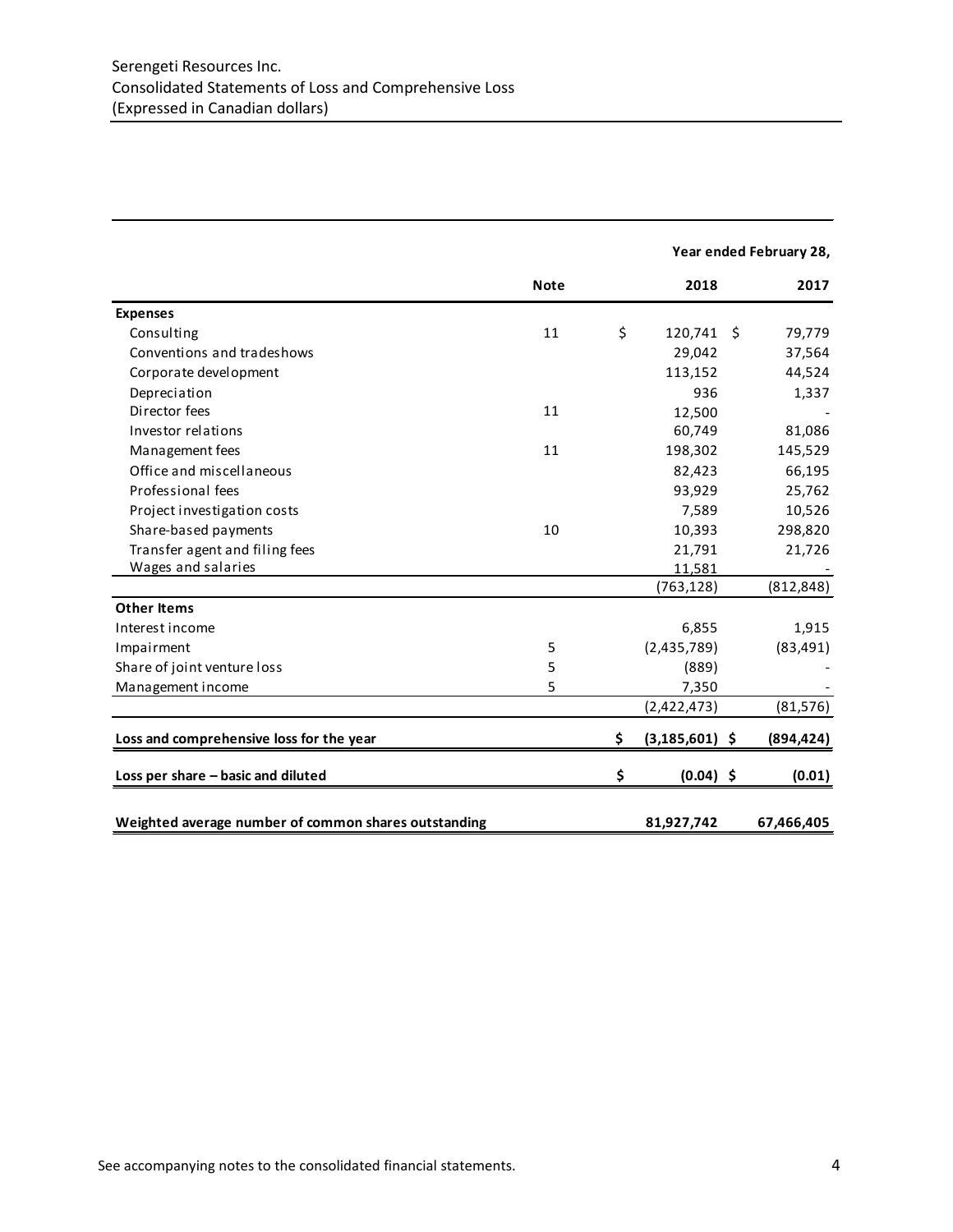# Serengeti Resources Inc. Consolidated Statements of Changes in Shareholders' Equity (Expressed in Canadian dollars)

|                                                                 |    | Share capital         |            |                    |                |                     |                                  |
|-----------------------------------------------------------------|----|-----------------------|------------|--------------------|----------------|---------------------|----------------------------------|
|                                                                 |    | Note Number of shares | Amount     | Warrant reserves   | Other reserves | Deficit             | Total<br>Shareholders'<br>Equity |
| Balance at February 29, 2016                                    |    | 63,120,821 \$         | 38,781,638 | \$<br>72,471 \$    | 7,543,288 \$   | $(27, 115, 258)$ \$ | 19,282,139                       |
| Shares issued for cash - private placement                      | 10 | 6,612,000             | 661,200    |                    |                |                     | 661,200                          |
| Portion of units allocatd to warrants                           | 10 |                       | (143, 986) | 143,986            |                |                     |                                  |
| Share issuance costs                                            | 10 |                       | (28, 694)  |                    |                |                     | (28, 694)                        |
| Shares issued for cash - exercise of stock<br>options           | 10 | 150,000               | 8,250      |                    |                |                     | 8,250                            |
| Reallocation of fair market value of stock<br>options exercised |    |                       | 5,474      |                    | (5, 474)       |                     |                                  |
| Shares issued for cash - exercise of warrants                   | 10 | 1,661,000             | 83,050     |                    |                |                     | 83,050                           |
| Reallocation of fair market value of warrants<br>exercised      |    |                       | 10,014     | (10, 014)          |                |                     |                                  |
| Fair value of finders warrants                                  |    |                       | (15, 516)  | 15,516             |                |                     |                                  |
| Share-based payments                                            | 10 |                       |            |                    | 298,820        |                     | 298,820                          |
| Net loss for the year                                           |    |                       |            |                    |                | (894, 424)          | (894, 424)                       |
| Balance at February 28, 2017                                    |    | 71,543,821 \$         | 39,361,430 | \$<br>221,959 \$   | 7,836,634 \$   | $(28,009,682)$ \$   | 19,410,341                       |
| Shares issued for cash - private placement                      | 10 | 5,502,000             | 825,300    |                    |                |                     | 825,300                          |
| Share issuance costs                                            | 10 |                       | (29, 140)  |                    |                |                     | (29, 140)                        |
| Shares issued for cash - exercise of stock<br>options           | 10 | 425,000               | 25,000     |                    |                |                     | 25,000                           |
| Reallocation of fair market value of stock<br>options exercised |    |                       | 10,324     |                    | (10, 324)      |                     |                                  |
| Shares issued for cash - exercise of warrants                   | 10 | 9,164,300             | 471,445    |                    |                |                     | 471,445                          |
| Reallocation of fair market value of warrants<br>exercised      |    |                       | 60,215     | (60, 215)          |                |                     |                                  |
| Fair value of finders warrants                                  | 10 |                       | (13,601)   | 13,601             |                |                     |                                  |
| Share-based payments                                            | 10 |                       |            |                    | 10,393         |                     | 10,393                           |
| Net loss for the year                                           |    |                       |            |                    |                | (3, 185, 601)       | (3, 185, 601)                    |
| Balance at February 28, 2018                                    |    | 86,635,121 \$         | 40,710,973 | \$<br>$175,345$ \$ | 7,836,703 \$   | $(31, 195, 283)$ \$ | 17,527,738                       |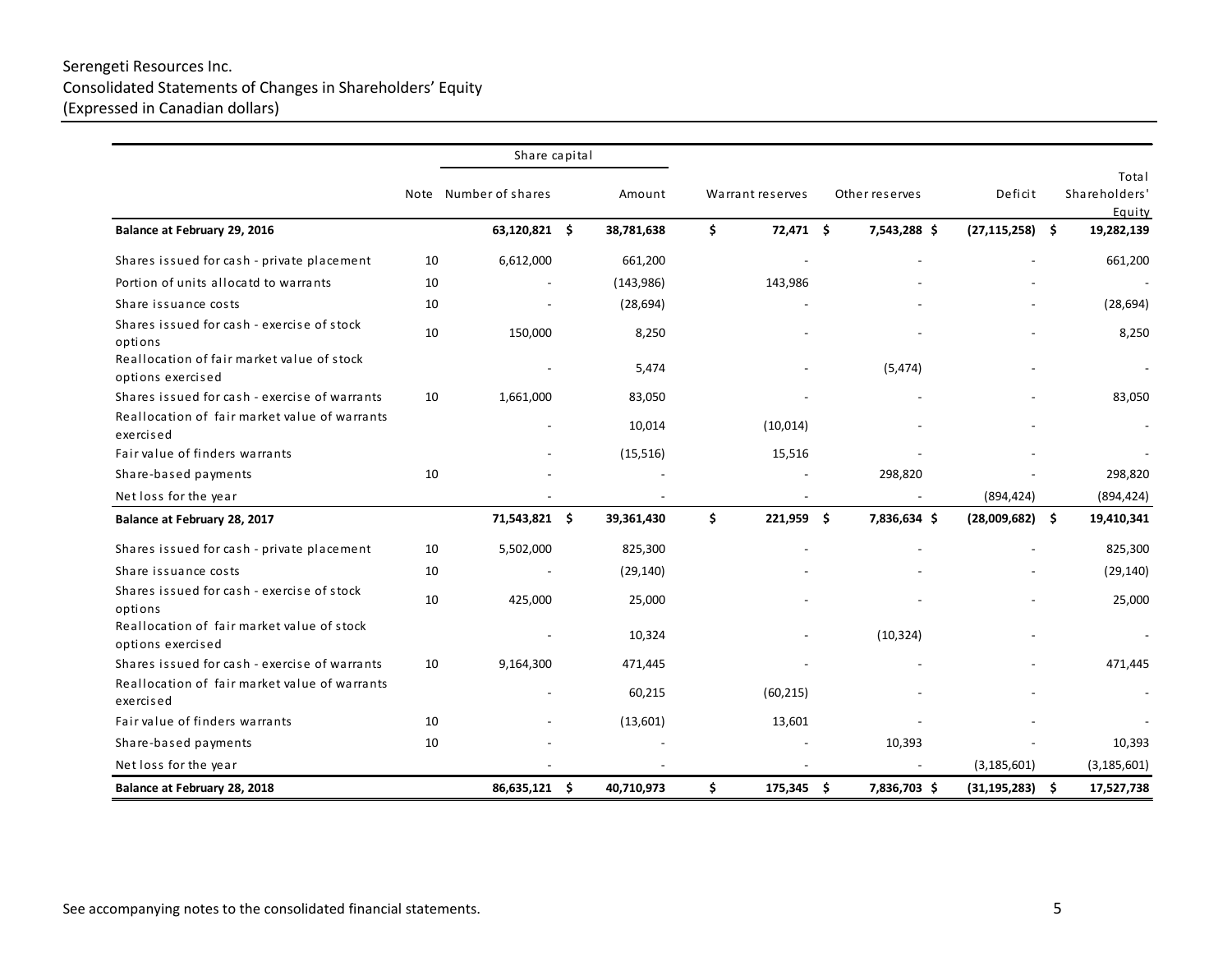|                                                                                                  | Year ended               |                      |  |  |
|--------------------------------------------------------------------------------------------------|--------------------------|----------------------|--|--|
|                                                                                                  | February 28,<br>2018     | February 28,<br>2017 |  |  |
| <b>Operating activities</b>                                                                      |                          |                      |  |  |
| Net loss for the year                                                                            | \$<br>$(3, 185, 601)$ \$ | (894, 424)           |  |  |
| Adjustments for non-cash items:                                                                  |                          |                      |  |  |
| Depreciation                                                                                     | 936                      | 1,337                |  |  |
| Share of joint venture loss                                                                      | 889                      |                      |  |  |
| Share-based payments                                                                             | 10,393                   | 298,820              |  |  |
|                                                                                                  | 2,435,789                | 83,491               |  |  |
| Impairment                                                                                       |                          |                      |  |  |
| Changes in non-cash working capital items:                                                       |                          |                      |  |  |
| Receivables                                                                                      | (18,020)                 | (5, 383)             |  |  |
| Prepaid expenses                                                                                 | (1,059)                  | (3,205)              |  |  |
| Trade payables and accrued liabilities                                                           | 7,948                    | 32,524               |  |  |
| Notes payable accrual                                                                            |                          | 36,000               |  |  |
| Deferred revenue                                                                                 | 679,000                  |                      |  |  |
| Net cash flows used in operating activities                                                      | (69, 725)                | (450, 840)           |  |  |
| <b>Investing activities</b>                                                                      |                          |                      |  |  |
| Expenditures on exploration and evaluation assets                                                | (1, 120, 713)            | (1,074,507)          |  |  |
| Recovery of expenditures on exploration and evaluation assets                                    | 589,129                  | 1,214,144            |  |  |
| Reclamation deposits                                                                             | (21, 260)                |                      |  |  |
| Investment in associate                                                                          | 13,650                   |                      |  |  |
|                                                                                                  |                          |                      |  |  |
| Net cash flows provided by investing activities                                                  | (539, 194)               | 139,637              |  |  |
| <b>Financing activities</b>                                                                      |                          |                      |  |  |
| Proceeds on issuance of common shares net of share issuance                                      |                          |                      |  |  |
| costs                                                                                            | 1,292,606                | 723,806              |  |  |
| Notes payable - repayments                                                                       | (57, 300)                | (152, 321)           |  |  |
|                                                                                                  |                          |                      |  |  |
| Net cash flows provided by financing activities                                                  | 1,235,306                | 571,485              |  |  |
|                                                                                                  |                          |                      |  |  |
| Increase (decrease) in cash and cash equivalents<br>Cash and cash equivalents, beginning of year | 626,387<br>406,451       | 260,282<br>146,169   |  |  |
|                                                                                                  |                          |                      |  |  |
| Cash and cash equivalents, end of year                                                           | \$<br>1,032,838 \$       | 406,451              |  |  |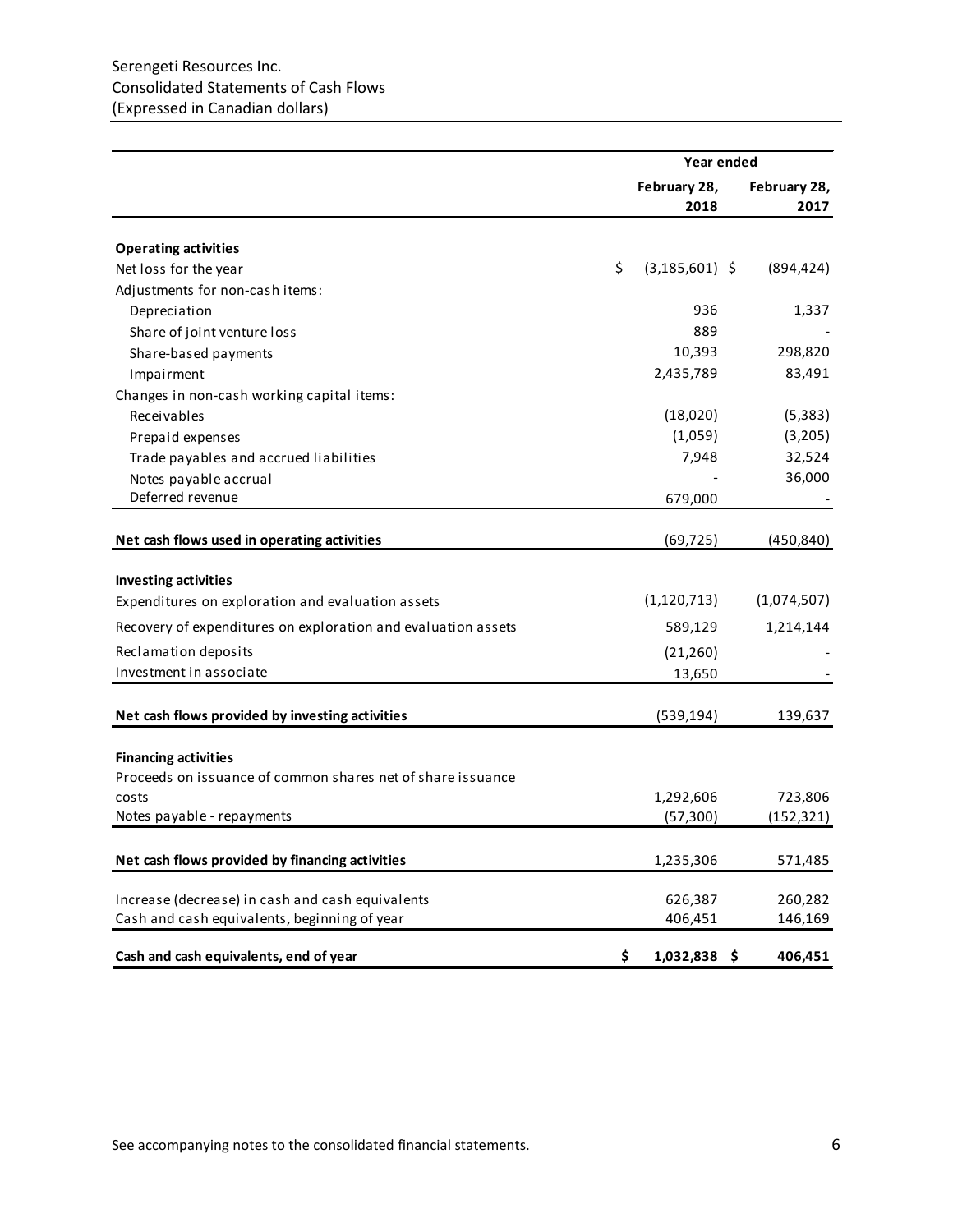### **1. Nature of operations and going concern**

Serengeti Resources Inc. (the "Company" or "Serengeti") was incorporated on March 5, 1973, under the laws of the province of British Columbia, Canada, and its principal activity is the acquisition and exploration of mineral properties in Canada. The Company's shares are traded on the TSX Venture Exchange ("TSX-V") under the symbol "SIR".

The head office and principal address of the Company is 800 West Pender Street, Suite 520, Vancouver, British Columbia, Canada, V6C 2V6. The Company's registered and records office address is 1185 West Georgia Street, Suite 1750, Vancouver, British Columbia, Canada, V6E 4E6.

# **Going concern**

These consolidated financial statements have been prepared on the assumption that the Company will continue as a going concern, meaning it will continue in operation for the foreseeable future and will be able to realize assets and discharge liabilities in the ordinary course of operations. Different bases of measurement may be appropriate if the Company was not expected to continue operations for the foreseeable future. At February 28, 2018, the Company had not achieved profitable operations, had a net loss of \$3,185,601 (2017 – \$894,424) for the year ended February 28, 2018 and accumulated losses of \$31,195,283 (2017 - \$28,009,682) since inception, all of which indicate a material uncertainty that may cast significant doubt about the Company's ability to continue as a going concern. The Company is in the process of completing a Preliminary Feasibility Study on its Kwanika property that is fully funded by its joint venture partner. In addition, the Company has sufficient cash on hand to fund operations for the next twelve months. The Company's continuation as a going concern is dependent upon successful completion of the Preliminary Feasibility Study on its Kwanika property and its ability to attain profitable operations to generate funds and/or its ability to raise equity capital or borrowings sufficient to meet its current and future obligations. Although the Company has been successful in the past in raising funds to continue operations, there is no assurance it will be able to do so in the future.

# **2. Significant accounting policies and basis of preparation**

These consolidated financial statements were authorized for issue by the directors of the Company on June 25, 2018.

### *Statement of compliance with International Financial Reporting Standards*

These consolidated financial statements of the Company have been prepared in accordance with International Financial Reporting Standards ("IFRS") as issued by the International Accounting Standards Board ("IASB") and interpretations of the International Financial Reporting Interpretations Committee ("IFRIC").

# *Basis of preparation*

These consolidated financial statements of the Company have been prepared on a historical cost basis except for certain financial assets measured at fair value. These consolidated financial statements are presented in Canadian dollars unless otherwise specified.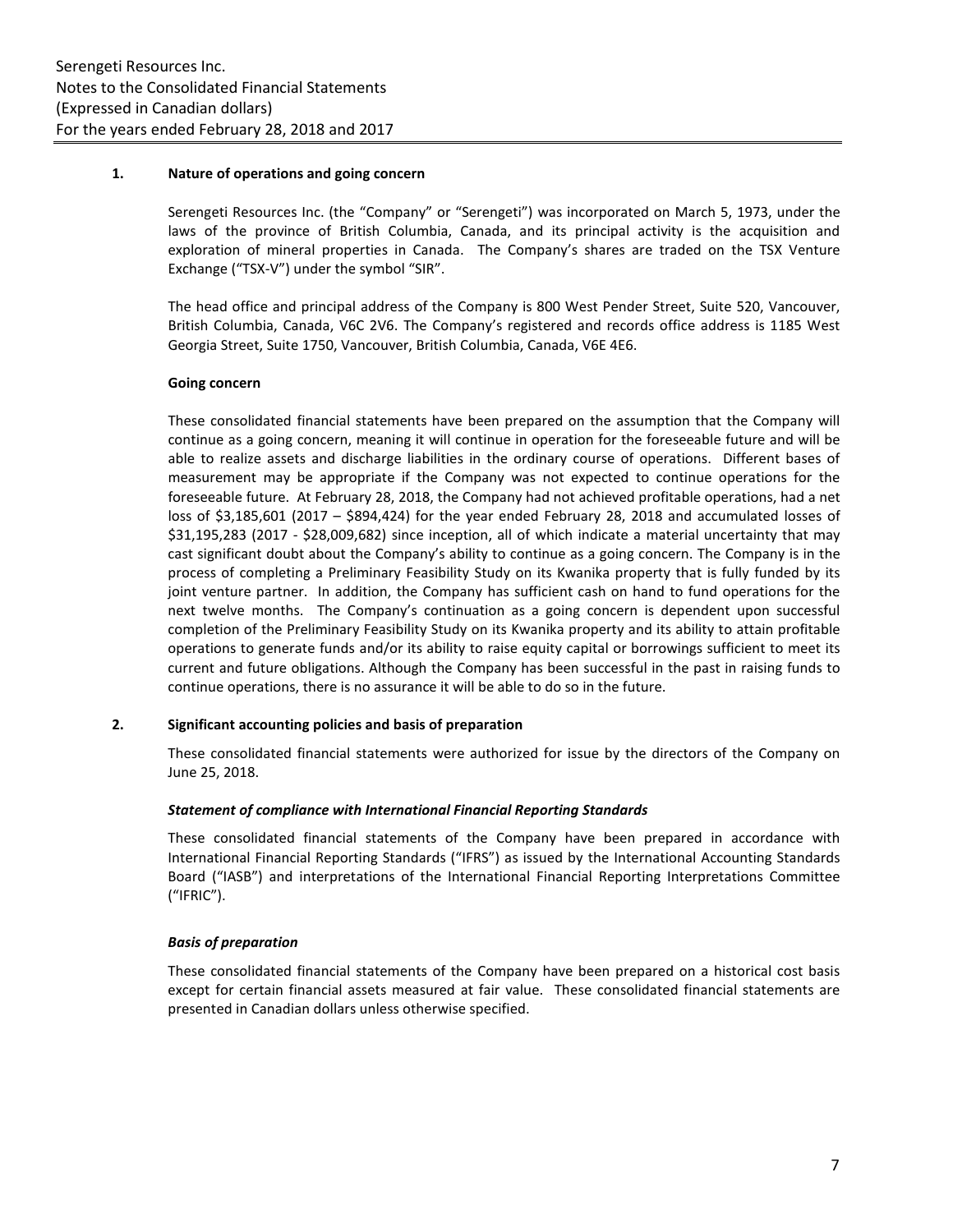### *Consolidation*

The consolidated financial statements include the accounts of the Company and its controlled entities. Details of controlled entities are as follows:

|                 |               | Percentage owned* |              |
|-----------------|---------------|-------------------|--------------|
|                 | Country of    | February 28,      | February 29, |
|                 | incorporation | 2018              | 2017         |
| 0790202 BC Ltd. | Canada        | 100%              | 100%         |

\*Percentage of voting power is in proportion to ownership. This company is inactive.

### **Joint Operations**

Consistent with the provisions of IFRS 11, cost sharing activities involving other companies but not conducted through separate legal entities are considered to be 'Joint Operations' and are accounted for at cost. When acting as operator of a particular project on behalf of an optionee, the Company typically receives funds in advance of performing exploration work. The Company records such advances as a deferred liability until such time as the related expenditures are incurred, at which point these advances are offset against the costs incurred.

### *Investments in joint ventures*

Joint ventures are joint arrangements whereby the parties that have joint control of the arrangement have rights to the net assets of the arrangement. Investments in joint ventures are accounted for using the equity method of accounting. Under the equity method, the investment is initially recognized at cost, and the carrying amount is increased or decreased to recognize the investor's share of the profit or loss of the investee after the date of acquisition.

If the ownership interest in a joint venture is reduced but significant influence is retained, only a proportionate share of the amounts previously recognized in other comprehensive income/(loss) is reclassified to profit or loss where appropriate.

The Company's share of post-acquisition profit or loss is recognized in the consolidated statement of loss and comprehensive loss, and its share of post-acquisition movements in other comprehensive income is recognized in other comprehensive income with a corresponding adjustment to the carrying amount of the investment. When the Company's share of losses in a joint venture equals or exceeds its interest in the joint venture, the Company does not recognize further losses, unless it has incurred legal or constructive obligations or made payments on behalf of the joint venture.

The Company determines at each reporting date whether there is any objective evidence that the investment in the joint venture is impaired. If this is the case, the Company calculates the amount of impairment as the difference between the recoverable amount of the joint venture and its carrying value and recognizes the amount in the consolidated statement of loss and comprehensive loss.

Profits and losses resulting from transactions between the Company and its joint venture are recognized in the Company's financial statements only to the extent of the unrelated investor's interest in the joint venture. Unrealized losses are eliminated unless the transaction provides evidence of an impairment of the asset transferred. Accounting policies of joint ventures have been changed where necessary to ensure consistency with the policies adopted by the Company. Dilution gains and losses arising in investments in joint ventures are recognized in the consolidated statement of loss and comprehensive loss.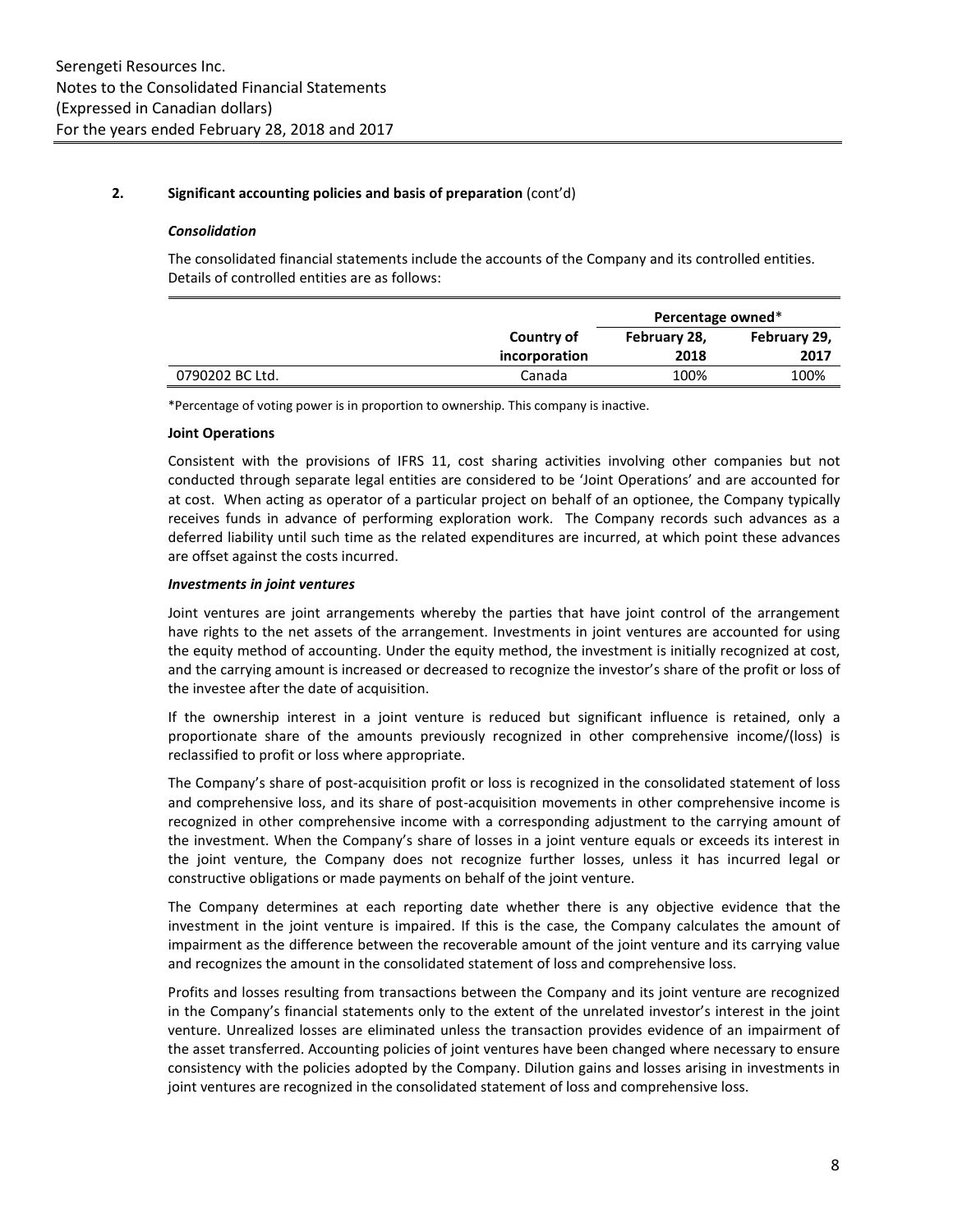### *Significant accounting judgments, estimates and assumptions*

The preparation of financial statements in conformity with IFRS requires management to make certain estimates, judgments and assumptions that affect the reported amounts of assets and liabilities at the date of the financial statements and the reported revenues and expenses during this year.

Although management uses historical experience and its best knowledge of the amount, events or actions to form the basis for judgments and estimates, actual results may differ from these estimates.

The most significant accounts that require estimates as the basis for determining the stated amounts include the recoverability of mineral properties, valuation of share-based payments, and recognition of deferred tax amounts.

Critical judgments exercised in applying accounting policies that have the most significant effect on the amounts recognized in the financial statements are as follows:

i) Going concern

Management has determined that the Company will be able to continue as a going concern for the next year.

ii) Economic recoverability and probability of future benefits of exploration and evaluation costs

Management has determined that exploration, evaluation and related costs incurred which were capitalized may have future economic benefits and may be economically recoverable. Management uses several criteria in its assessments of economic recoverability and probability of future economic benefits including geologic and other technical information, history of conversion of mineral deposits with similar characteristics to its own properties to proven and probable mineral reserves, the quality and capacity of existing infrastructure facilities, evaluation of permitting and environmental issues and local support for the project.

### *Equipment*

Equipment is stated at historical cost less accumulated depreciation and accumulated impairment losses.

Subsequent costs are included in the asset's carrying amount or recognized as a separate asset, as appropriate, only when it is probable that future economic benefits associated with the item will flow to the Company and the cost of the item can be measured reliably. The carrying amount of the replaced part is derecognized. All other repairs and maintenance are charged to the statement of loss and comprehensive loss during the financial period in which they are incurred.

Gains and losses on disposals are determined by comparing the proceeds with the carrying amount and are recognized in profit or loss.

Depreciation is calculated to expense the cost of the assets to their residual values over their estimated useful lives. The depreciation rates applicable to each category of equipment are as follows:

**Class of equipment Depreciation rate** 

Computer equipment Computer equipment Leasehold improvements **Leasehold** improvements **COVE COVER 1998** Over remaining lease term Furniture and equipment 130% declining balance basis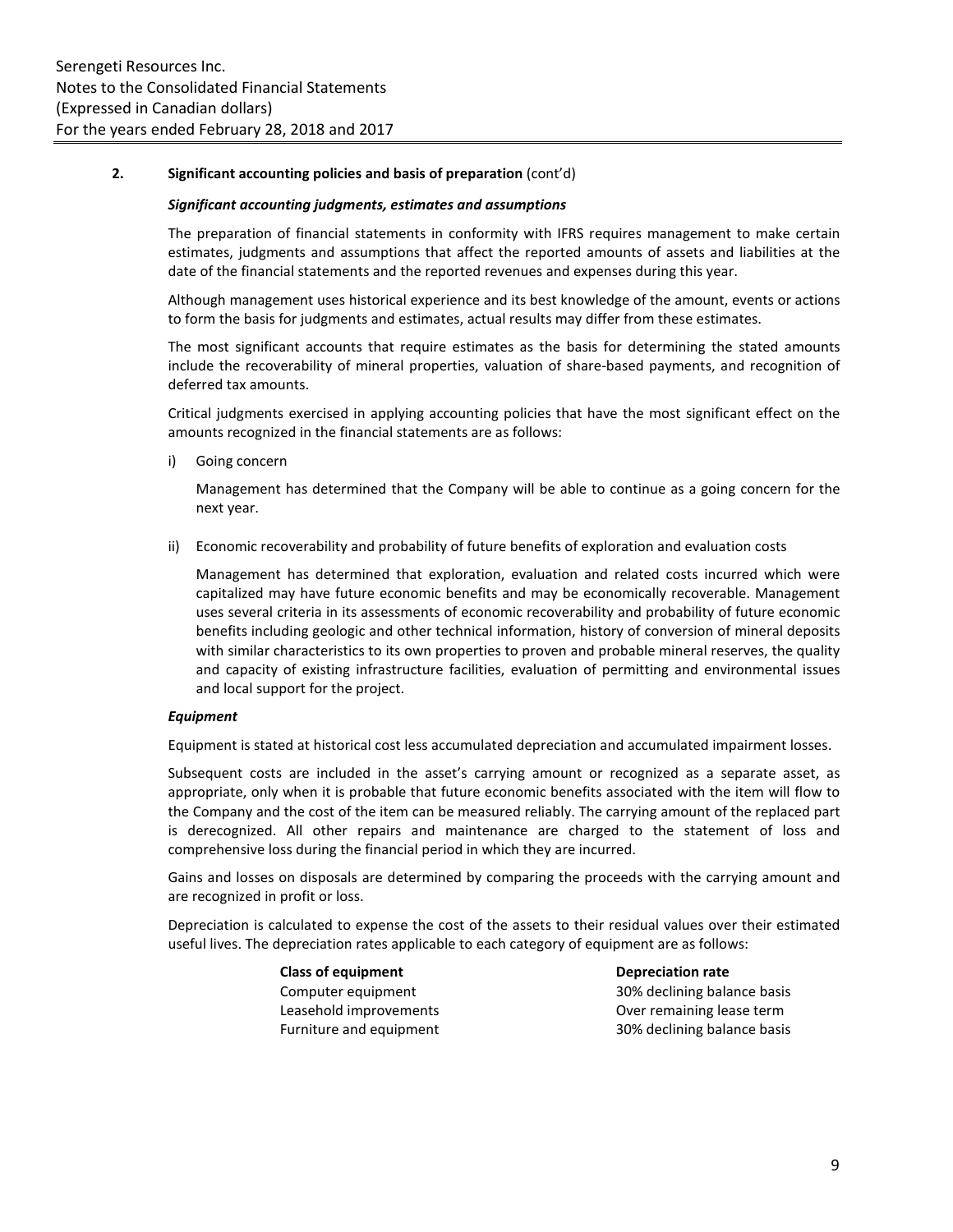### *Exploration and evaluation assets*

Exploration and evaluation expenditures relating to mineral properties include the costs of acquiring licenses, costs associated with exploration and evaluation activity, and the fair value (at acquisition date) of exploration and evaluation assets acquired in a business combination. Exploration and evaluation expenditures are capitalized. Costs incurred before the Company has obtained the legal rights to explore an area are recognized in profit or loss.

Government tax credits received are recorded as a reduction to the cumulative costs incurred and capitalized on the related property.

Exploration and evaluation assets are assessed for impairment if (i) sufficient data exists to determine technical feasibility and commercial viability, or (ii) facts and circumstances suggest that the carrying amount exceeds the recoverable amount.

Once the technical feasibility and commercial viability of the extraction of mineral resources in an area of interest are demonstrable, exploration and evaluation assets attributable to that area of interest are first tested for impairment and then reclassified to mining property and development assets within property, plant and equipment.

Recoverability of the carrying amount of any exploration and evaluation assets is dependent on successful development and commercial exploitation, or alternatively, sale of the respective areas of interest.

From time to time, the Company acquires or disposes of properties pursuant to the terms of option agreements. Options are exercisable entirely at the discretion of the optionee and, accordingly, are recorded as mineral property costs or recoveries when the payments are made or received. After costs are recovered, the balance of the payments received is recorded as a gain on disposition of a mineral property. Any revenue, including the receipt of fees and similar payments, earned prior to the commencement of commercial production, and reasonably attributable to the costs historically incurred on a property, is also offset against those costs as received.

### *Exploration tax credits*

The Company may qualify for certain exploration tax credits based on qualifying expenditures incurred. Such tax credits are recorded when the amounts involved, and the collection thereof, are considered to be reasonably determinable. These amounts offset the deferred costs to which they relate or are included in operations if such costs have been expensed.

### *Share-based payments*

The Company operates an employee stock option plan. Share-based payments to employees are measured at the fair value of the instruments issued and amortized over the vesting periods. Share-based payments to non-employees are measured at the fair value of goods or services received or the fair value of the equity instruments issued, if it is determined the fair value of the goods or services cannot be reliably measured and are recorded at the date the goods or services are received. The corresponding amount is recorded to reserves. The fair value of options is determined using a Black–Scholes pricing model which incorporates all market vesting conditions. The number of shares and options expected to vest is reviewed and adjusted at the end of each reporting period such that the amount recognized for services received as consideration for the equity instruments granted shall be based on the number of equity instruments that eventually vest. Vesting conditions are determined by the Board of Directors.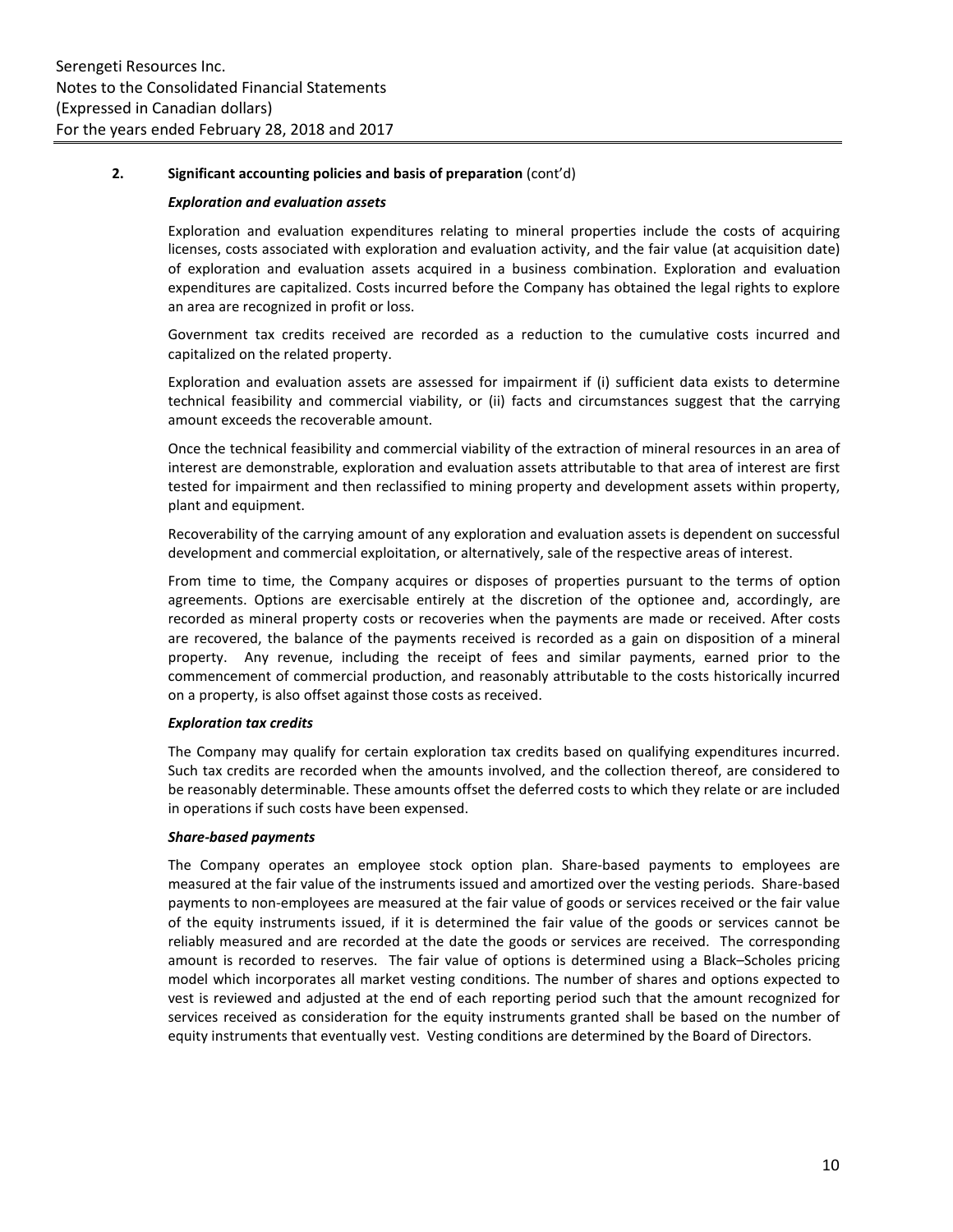#### *Financial instruments*

The Company classifies its financial instruments in the following categories: at fair value through profit or loss, loans and receivables, held-to-maturity investments, available-for-sale and other financial liabilities. The classification depends on the purpose for which the financial instruments were acquired. Management determines the classification of its financial instruments at initial recognition.

### Financial assets

Financial assets are classified at fair value through profit or loss ("FVTPL") when they are either held for trading for the purpose of short-term profit taking, derivatives not held for hedging purposes, or when they are designated as such to avoid an accounting mismatch or to enable performance evaluation where a group of financial assets is managed by key management personnel on a fair value basis in accordance with a documented risk management or investment strategy. Such assets are subsequently measured at fair value with changes in carrying value being included in profit or loss.

### Loans and receivables

Loans and receivables are non-derivative financial assets with fixed or determinable payments that are not quoted in an active market and are subsequently measured at amortized cost. They are included in current assets, except for maturities greater than 12 months after the end of the reporting period, which are classified as non-current assets.

### Held-to-maturity investments

Held-to-maturity investments are non-derivative financial assets that have fixed maturities and fixed or determinable payments, and it is the Company's intention to hold these investments to maturity. They are subsequently measured at amortized cost. Held-to-maturity investments are included in non-current assets, except for those which are expected to mature within 12 months after the end of the reporting period.

### Available-for-sale financial assets

Available-for-sale financial assets are non-derivative financial assets that are designated as available-forsale or are not suitable to be classified as financial assets at fair value through profit or loss, loans and receivables or held-to-maturity investments and are subsequently measured at fair value. These are included in current assets. Unrealized gains and losses are recognized in other comprehensive income, except for impairment losses and foreign exchange gains and losses.

### Financial liabilities

Financial liabilities are classified at FVTPL when they comprise derivatives or liabilities acquired or incurred principally for the purpose of selling or repurchasing in the near term. They are carried in the statement of financial position at fair value with the changes in fair value recognized in the statement of loss and comprehensive loss.

### Other financial liabilities

Other financial liabilities are non-derivative financial liabilities initially measured at fair value and subsequently measured at amortized cost. Transaction costs incurred upon the issuance of debt instruments or modification of a financial liability are deducted from the financial liability and are amortized using the effective interest method over the expected life of the related liability.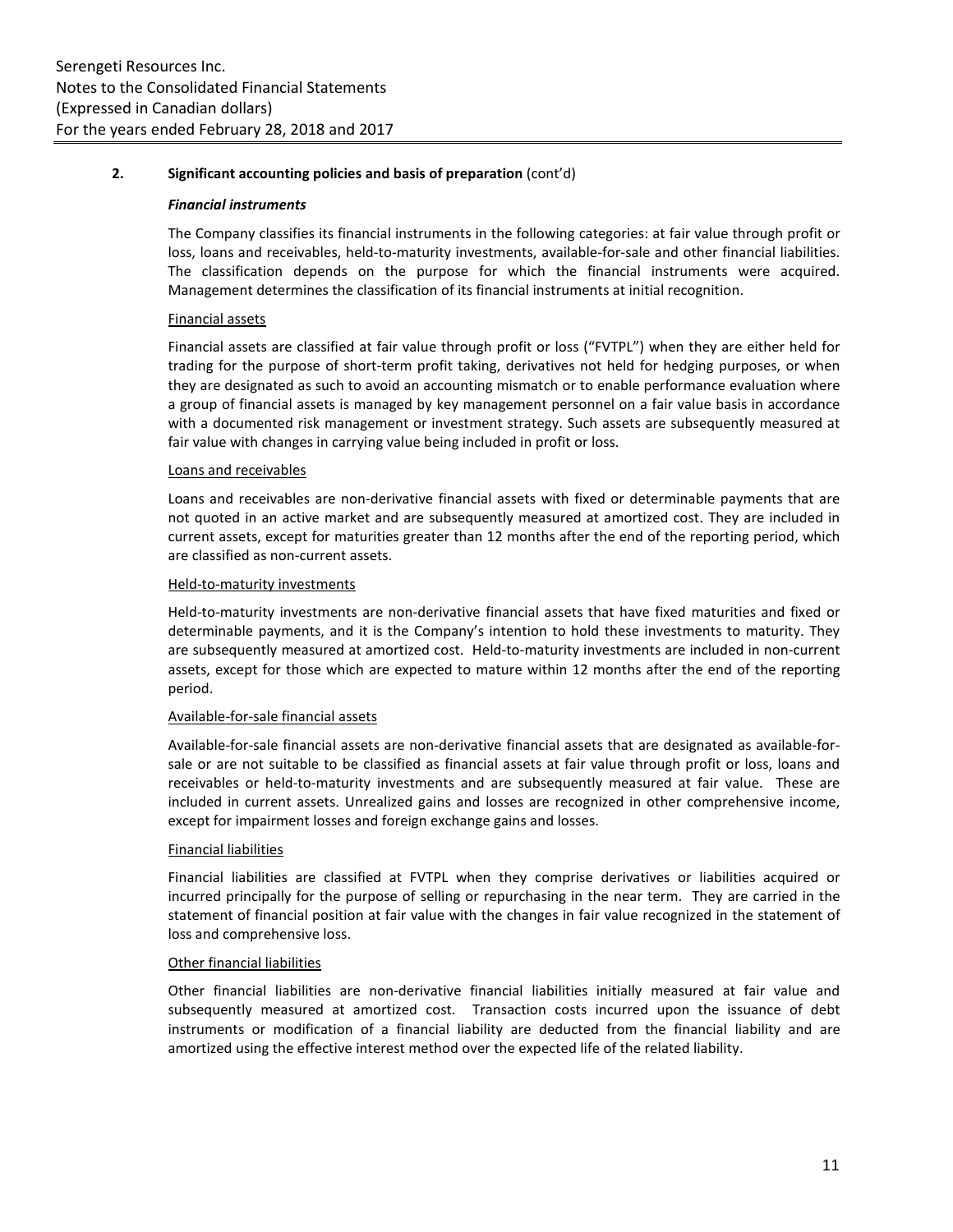### *Financial instruments (cont'd)*

The Company has classified its cash and cash equivalents at fair value through profit or loss, and receivables and reclamation bonds as loans and receivables. Trade payables and short-term debt are classified as other financial liabilities.

At each reporting date, the Company assesses whether there is objective evidence that a financial instrument has been impaired. In the case of available-for-sale financial instruments, a significant and prolonged decline in the value of the instrument is considered to determine whether an impairment has arisen.

The Company does not have any derivative financial assets and liabilities.

### *Impairment of assets*

The carrying amount of the Company's assets (which include equipment and exploration and evaluation assets) are reviewed at each reporting date to determine whether there is any indication of impairment. If such indication exists, the recoverable amount of the asset is estimated in order to determine the extent of the impairment loss. An impairment loss is recognized whenever the carrying amount of an asset or its cash generating unit exceeds its recoverable amount. Impairment losses are recognized in the statement of loss and comprehensive loss.

The recoverable amount of assets is the greater of an asset's fair value less cost to sell and value in use. In assessing value in use, the estimated future cash flows are discounted to their present value using a pretax discount rate that reflects the current market assessments of the time value of money and the risks specific to the asset. For an asset that does not generate cash inflows largely independent of those from other assets, the recoverable amount is determined for the cash-generating unit to which the asset belongs.

An impairment loss is only reversed if there is an indication that the impairment loss may no longer exist and there has been a change in the estimates used to determine the recoverable amount.

Assets that have an indefinite useful life are not subject to amortization and are tested annually for impairment.

### *Cash and cash equivalents*

Cash and cash equivalents include cash on hand, deposits held at call with banks, and short-term highly liquid investments and bank overdrafts.

### *Income taxes*

### Current income tax:

Current income tax assets and liabilities for the current period are measured at the amount expected to be recovered from or paid to the taxation authorities. The tax rates and tax laws used to compute the amount are those that are enacted or substantively enacted, at the reporting date, in the countries where the Company operates and generates taxable income.

Current income tax relating to items recognized directly in other comprehensive income or equity is recognized in other comprehensive income or equity and not in profit or loss. Management periodically evaluates positions taken in the tax returns with respect to situations in which applicable tax regulations are subject to interpretation and establishes provisions where appropriate.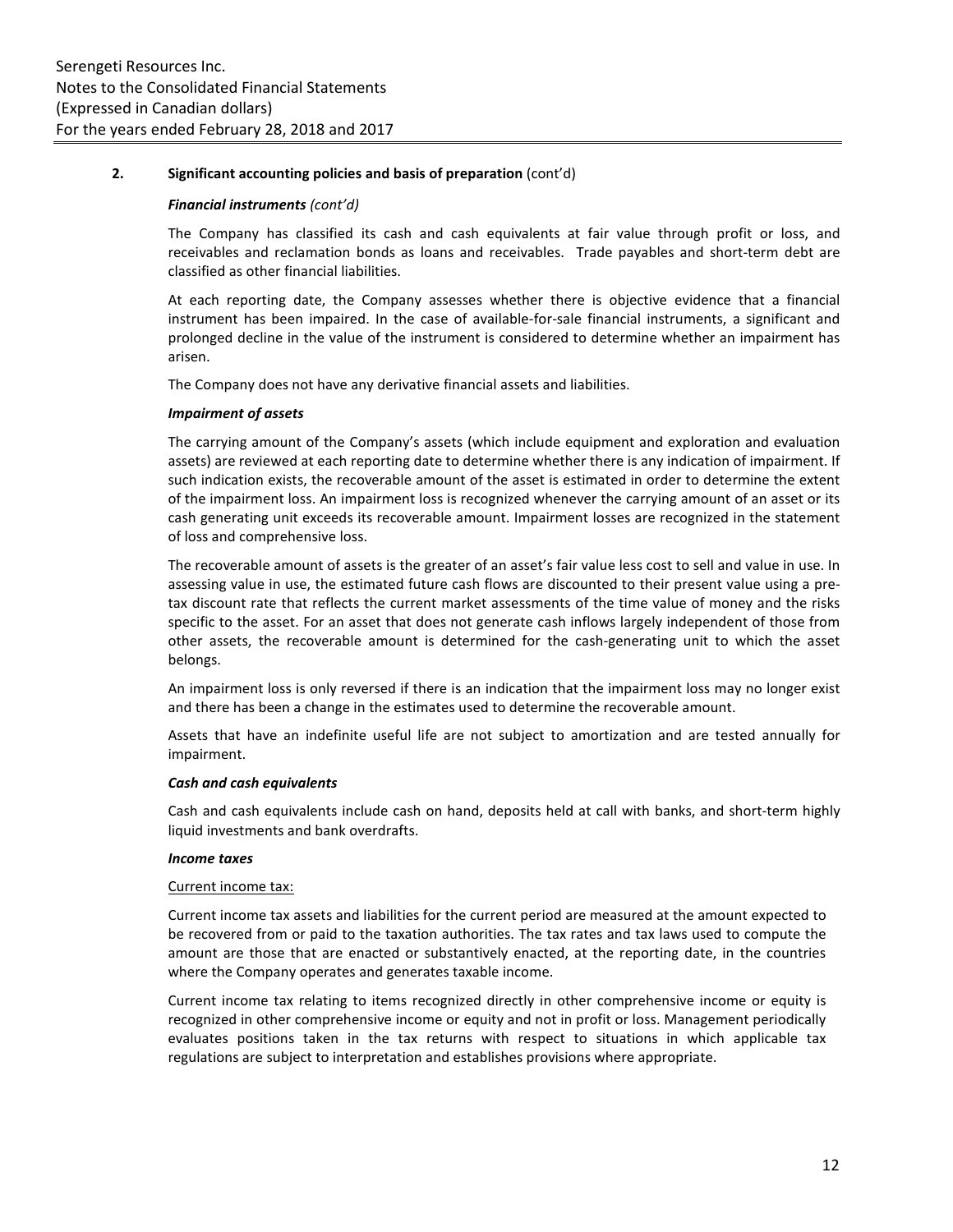### *Income taxes (cont'd)*

# Deferred income tax:

Deferred tax is accounted for using the statement of financial position liability method, providing for temporary differences between the carrying amounts of assets and liabilities for financial reporting purposes and the amounts used for taxation purposes. Deferred taxes are not recognized for temporary differences related to the initial recognition of the assets or liabilities that affect neither accounting nor taxable profit nor investments in subsidiaries, associates and interests in joint ventures to the extent it is probable that they will not reverse in the foreseeable future. The amount of deferred tax provided is based on the expected manner and expected date of realization or settlement of the carrying amount of assets and liabilities, using tax rates enacted or substantively enacted at the statement of financial position date. A deferred tax asset is recognized only to the extent that it is probable that future taxable amounts will be available against which the asset can be utilized.

### Flow-through shares:

Canadian income tax legislation permits an enterprise to issue securities referred to as flow-through shares, whereby the investor can claim the tax deductions arising from the renunciation of the related resource expenditures.

IFRS does not contain explicit guidance pertaining to this tax incentive. Therefore, the Company has adopted a policy whereby the premium paid for flow-through shares in excess of the market value of the shares without the flow-through features at the time of issue is initially recorded as a flow-through share premium liability and then included in income at the time the qualifying expenditures are made.

### *Loss per share*

Basic loss per share is computed by dividing net loss available to common shareholders by the weighted average number of shares outstanding during the reporting period. Diluted loss per share is computed similar to basic loss per share except that the weighted average shares outstanding are increased to include additional shares for the assumed exercise of stock options and warrants, if dilutive. The number of additional shares is calculated by assuming that outstanding stock options and warrants were exercised and that the proceeds from such exercise were used to acquire common shares at the average market price during the reporting period.

### *Restoration and environmental obligations*

The Company recognizes liabilities for legal and constructive obligations associated with the retirement of mineral properties. The net present value of future rehabilitation costs is capitalized to the related asset along with a corresponding increase in rehabilitation provision in the period incurred. Discount rates using a pre-tax rate that reflect the time value of money are used to calculate the net present value.

The Company's estimates of reclamation costs could change as a result of changes in the regulatory requirements, discount rates and assumptions regarding the amount and timing of the future expenditures. These changes are recorded directly to the related assets with a corresponding entry to the rehabilitation provision.

The increase in the provision due to the passage of time is recognized as interest expense.

The Company did not have any significant restoration provisions at February 28, 2018 or February 28, 2017.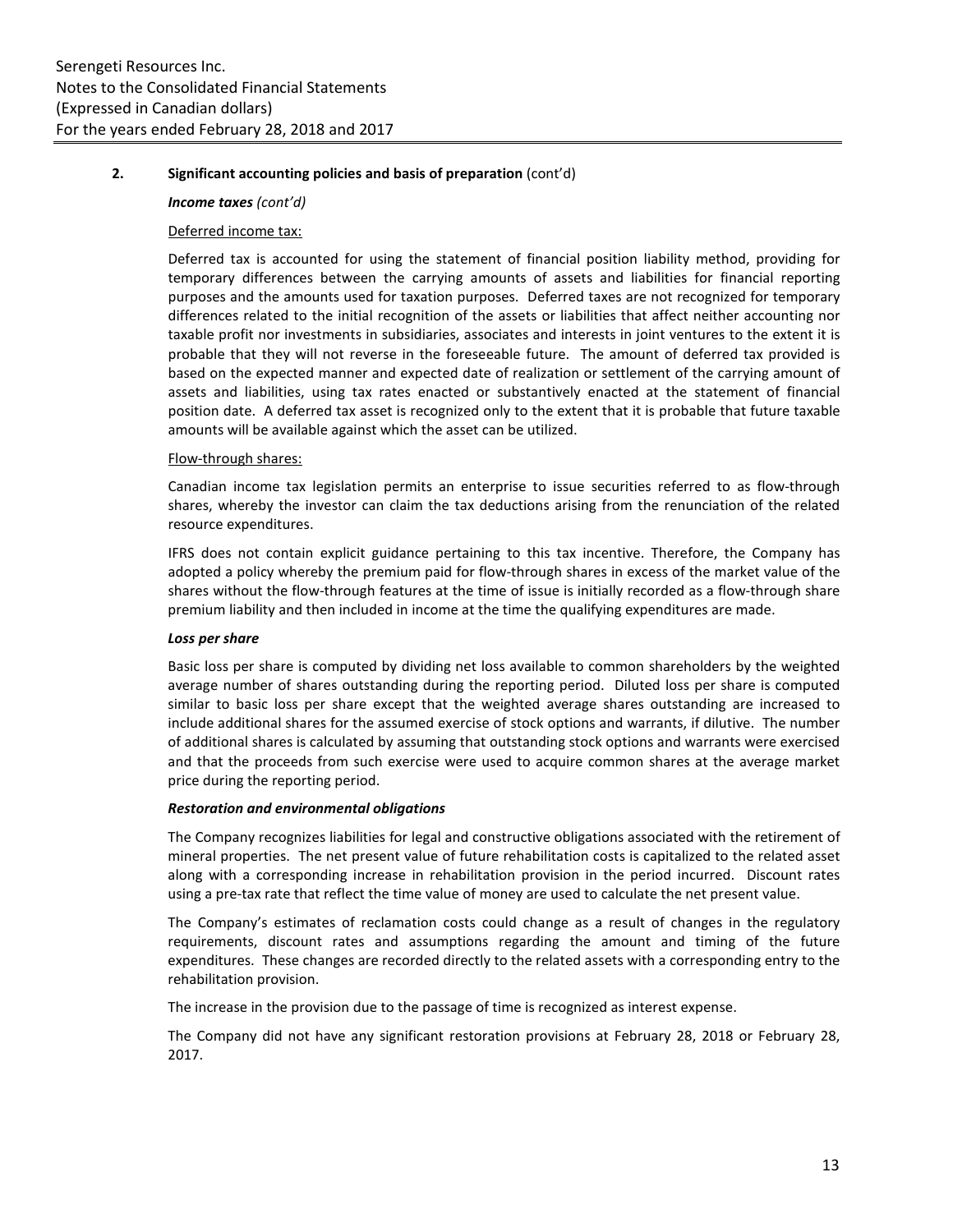#### *Leases*

Leases of equipment where substantially all the risks and benefits incidental to the ownership of the asset are transferred to entities in the Company are classified as finance leases.

Finance leases are capitalized by recording an asset and a liability at the lower of the fair value of the leased equipment or the present value of the minimum lease payments, including any guaranteed residual values. Lease payments are allocated between the reduction of the lease liability and the lease interest expense for the period.

Leased assets are depreciated on a straight-line basis over the shorter of their estimated useful lives or the lease term.

Lease payments for operating leases, where substantially all the risks and benefits remain with the lessor, are charged as expenses in the periods in which they are incurred.

Lease incentives under operating leases are recognized as a liability and amortized on a straight-line basis over the life of the lease term.

#### *New accounting standards not yet adopted*

The Company has reviewed new and revised accounting pronouncements that have been issued but are not yet effective. The Company has not early adopted any of these standards.

*IFRS 9, Financial Instruments,* replaces the current standard *IAS 39 Financial Instruments: Recognition and Measurement*, replacing the current classification and measurement criteria for financial assets and liabilities to only two classification categories: amortized cost and fair value. This standard has a proposed effective date of January 1, 2018. The Company's financial assets and liabilities are simple in nature and accordingly the Company has determined that the adoption of this new standard will not have a significant effect on its financial statements.

*IFRS 15 Revenue from Contracts with Customers* IFRS 15 is a new standard which provides guidance on accounting for revenue from contracts with customers. This standard has a proposed effective date of January 1, 2018. The Company does not have revenue from contracts with customers and accordingly has determined that the adoption of this new standard will have no effect on its financial statements.

*IFRS 16 Leases* IFRS 16 is a new standard which sets out the principles for the recognition, measurement, presentation and disclosure of leases for both the lessee and the lessor. It introduces a single lessee accounting model that requires the recognition of all assets and liabilities arising from a lease. This standard has a proposed effective date of January 1, 2019. The Company is a lessee in respect of its office lease and this new standard will apply. However, the Company's leasing activity is incidental to its operations and the associated costs, and differences in their treatment arising under the new standard, are minor. Accordingly, the Company has determined that the adoption of this new standard will have a minor but not significant effect on its financial statements.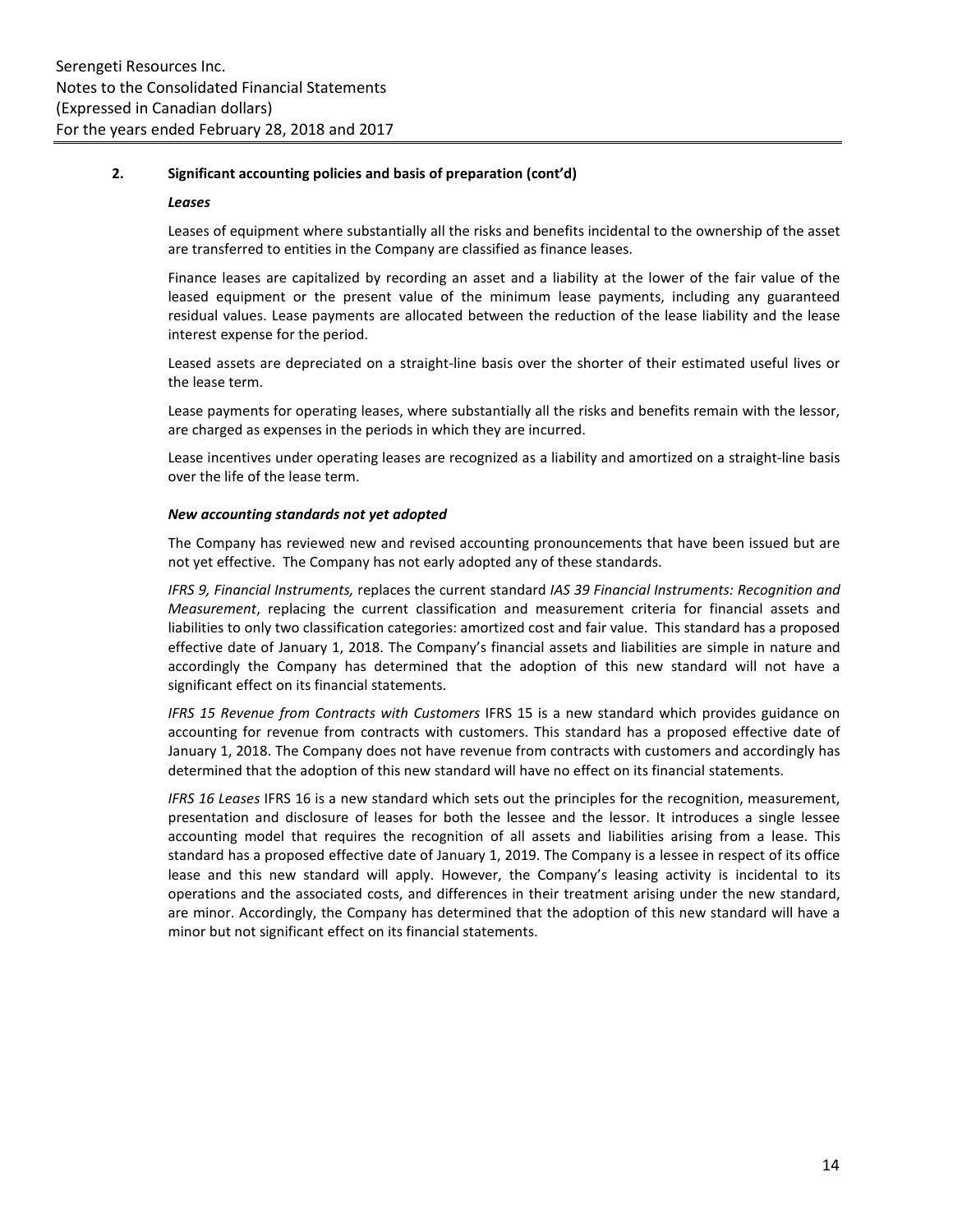### **3. Cash and cash equivalents**

The components of cash and cash equivalents are as follows:

|                                    | February 28, | February 28, |
|------------------------------------|--------------|--------------|
|                                    | 2018         | 2017         |
| Cash at bank                       | 805,338      | 6,451        |
| Guaranteed investment certificates | 227,500      | 400,000      |
|                                    | 1,032,838    | 406,451      |

### **4. Receivables**

|                                                  | February 28, | February 28, |
|--------------------------------------------------|--------------|--------------|
|                                                  | 2018         | 2017         |
| Exploration costs recoverable from joint venture | 12,281       |              |
| HST / GST receivable                             | 12,156       | 7,982        |
| Other receivables                                | 1.565        |              |
|                                                  | 26,002       | 7,982        |

### **5. Investment in joint venture – Kwanika Copper Corporation**

On November 24, 2017, Serengeti completed a transaction whereby Serengeti, POSCO DAEWOO Corporation ("PDC") and Kwanika Copper Corporation ("KCC") (formerly known as Daewoo Minerals Canada Corporation) signed a definitive joint venture agreement (the "JVA") for the exploration and development of the Kwanika and surrounding properties (the "Project"). Pursuant to the JVA, the respective interests of Serengeti and PDC in the Project have been transferred to KCC, which serves as the vehicle for the joint venture.

PDC contributed a total of \$8,300,000 in cash and holds 8,200,000 million common shares of KCC (representing 35% of the total issued shares of KCC). Serengeti contributed its 95% ownership of the Kwanika property, in exchange for 15,228,571 common shares of KCC (representing 65% of the total issued shares of KCC).

Serengeti will remain as project operator so long as it maintains a majority interest and will receive a 10% operator's fee on expenditures. During the year ended February 28, 2018, Serengeti received an operator's fee of \$700,000. Of this amount, \$679,000 has been recorded as deferred revenue and will be recognized as income at 10% of budgeted Project expenditures as they are incurred.

In addition to maintaining its Project interest, Serengeti will be granted a 1% Net Smelter Royalty ("NSR") if its Project interest is diluted below 50% and an additional 0.5% NSR if its interest is diluted below 33 ⅓%, subject to partial buyback provisions to KCC. KCC will have certain concentrate offtake rights from production on the project, subject to Serengeti's ability to enter into separate streaming arrangements.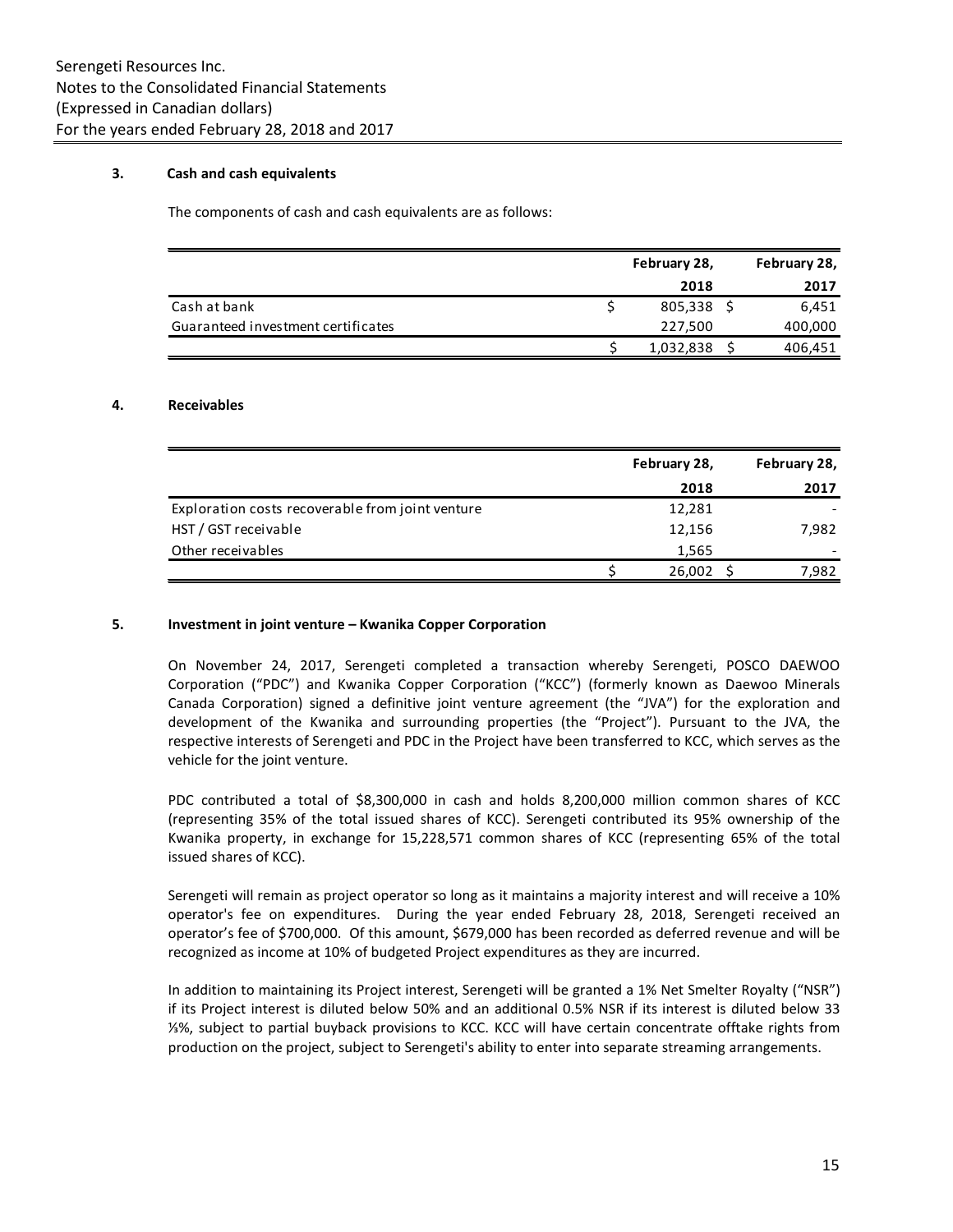# **5. Investment in joint venture - Kwanika Copper Corporation** (cont'd)

Based on the valuation assigned to Kwanika and other properties that were transferred to KCC, Serengeti recorded an impairment of \$1,841,910 on the Kwanika property and an impairment of \$593,879 on other properties prior to their transfer to KCC for a total impairment of \$2,435,789.

### **Summarized statement of financial position – Kwanika Copper Corporation**

|                                     | February 28, 2018 |             |  |  |
|-------------------------------------|-------------------|-------------|--|--|
|                                     |                   | (unaudited) |  |  |
|                                     |                   |             |  |  |
| Current assets                      | \$                | 6,809,545   |  |  |
| Non-current assets                  |                   | 16,637,564  |  |  |
|                                     |                   |             |  |  |
| <b>Total assets</b>                 | \$                | 23,447,109  |  |  |
|                                     |                   |             |  |  |
|                                     |                   |             |  |  |
| Current liabilities                 | -\$               | 15,000      |  |  |
| Shareholders' equity                |                   |             |  |  |
| Common shares                       |                   |             |  |  |
| Serengeti Resources Inc.            |                   | 15,228,571  |  |  |
| Daewoo Minerals Canada Corporation  |                   | 8,300,000   |  |  |
| Deficit                             |                   | (96, 462)   |  |  |
| Total shareholders' equity          |                   | 23,432,109  |  |  |
|                                     |                   |             |  |  |
| <b>Total Equity and Liabilities</b> | \$                | 23,447,109  |  |  |
|                                     |                   |             |  |  |

Serengeti's share of the joint venture loss of \$1,367 for the period from November 24, 2017 to February 28, 2018, was \$889 and has been recorded in the Consolidated Statement of Loss and Comprehensive Loss for the current year.

Changes in the investment in joint venture for the year ended February 28, 2018 are as follows:

| Balance February 28, 2017                                                     | S |            |
|-------------------------------------------------------------------------------|---|------------|
| Transfer of property to joint venture                                         |   | 15,228,571 |
| Share of joint venture loss from November 24, 2017 to February 28, 2018       |   | (889)      |
| 65% of management fee income earned from joint venture from November 24, 2017 |   | (13,650)   |
| to to February 28, 2018                                                       |   |            |
| Balance February 28, 2018                                                     |   | 15.214.032 |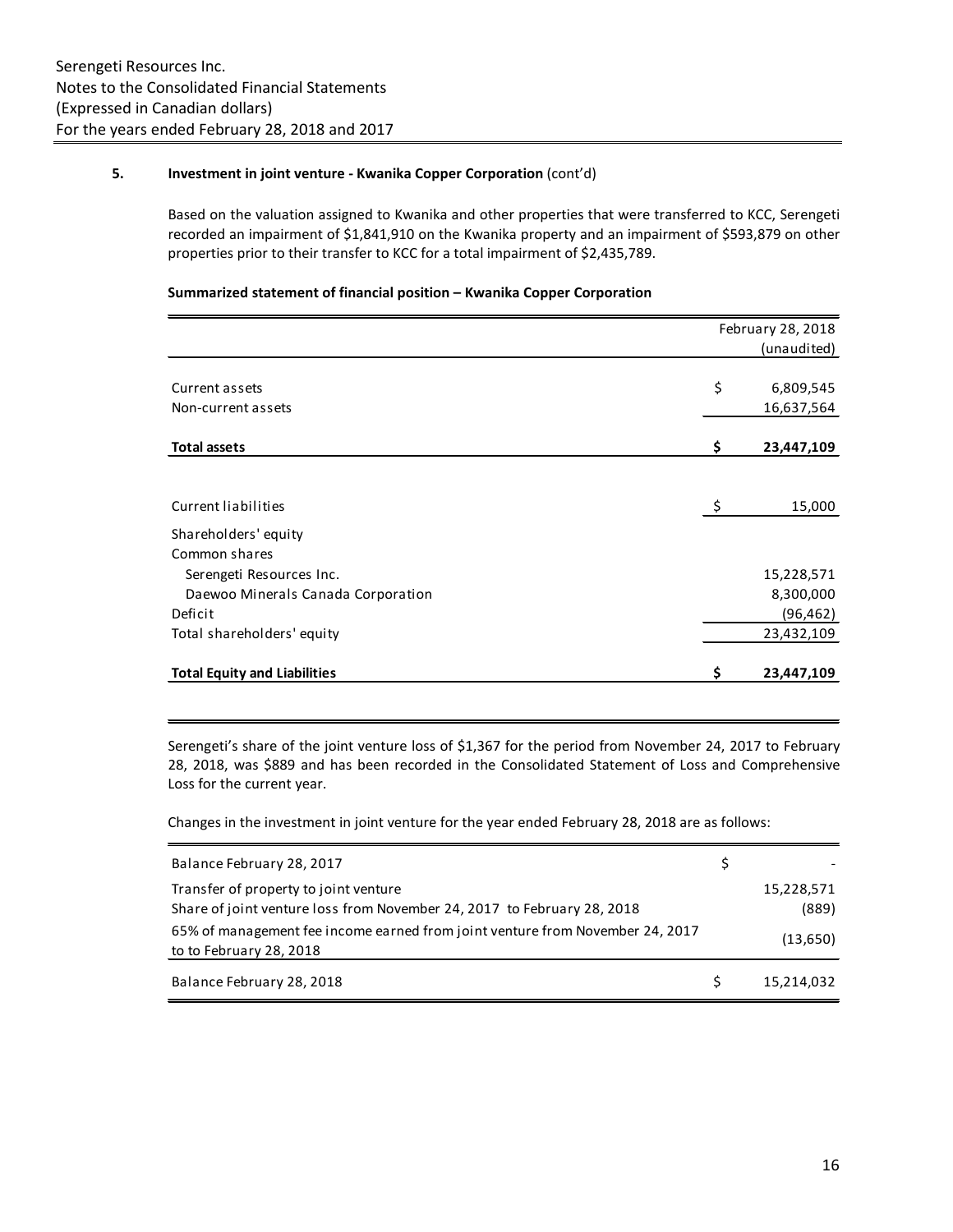# **6. Exploration and evaluation assets**

The following is a description of the Company's exploration and evaluation assets and the related expenditures incurred for the year ended February 28, 2018:

|                                         | Kwanika             |      | <b>Milligan West</b> | Other          | <b>Total</b>         |
|-----------------------------------------|---------------------|------|----------------------|----------------|----------------------|
| <b>Property acquisition costs</b>       |                     |      |                      |                |                      |
| Balance, beginning of year              | \$<br>202,931 \$    |      | 43,111 \$            | 777,756 \$     | 1,023,798            |
| Additions<br>Transfer to joint venture  | (202, 931)          |      |                      | 13,419         | 13,419<br>(202, 931) |
| Balance, end of year                    | \$                  | - \$ | $43,111$ \$          | 791,175 \$     | 834,286              |
| <b>Exploration and evaluation costs</b> |                     |      |                      |                |                      |
| Balance, beginning of year              | \$<br>17,041,057 \$ |      | 311,112 \$           | 658,469 \$     | 18,010,638           |
| Costs incurred during period:           |                     |      |                      |                |                      |
| Administration                          | 54                  |      |                      | 394            | 448                  |
| Aircraft                                |                     |      | 2,792                | 81,716         | 84,508               |
| Analysis                                |                     |      | 14,774               | 17,599         | 32,373               |
| Camp and operations                     | 21,397              |      | 156,843              | 187,148        | 365,388              |
| Consulting                              | 20,647              |      | 55,328               | 57,779         | 133,754              |
| Drilling                                |                     |      | 171,233              | 144,848        | 316,081              |
| Geophysics                              |                     |      |                      | 33,148         | 33,148               |
| Resource Study/Engineering              | 115,975             |      |                      |                | 115,975              |
| Software purchased                      |                     |      | 262                  |                | 262                  |
| Travel and accommodation                | 1,608               |      | 13,048               | 10,700         | 25,356               |
|                                         | 159,681             |      | 414,280              | 533,332        | 1,107,293            |
| Recovery of costs during period:        |                     |      |                      |                |                      |
| <b>Exploration tax credits</b>          | (215, 499)          |      | (17, 437)            | (43, 664)      | (276, 600)           |
| Cost recoveries                         | (117, 689)          |      | (194, 840)           |                | (312, 529)           |
|                                         | (333, 188)          |      | (212, 277)           | (43, 664)      | (589, 129)           |
| Impairment                              | (1,841,910)         |      |                      | (593, 879)     | (2,435,789)          |
| Transfer to joint venture               | (15,025,640)        |      |                      |                | (15,025,640)         |
| Balance, end of year                    | \$                  | - \$ | $513,115$ \$         | $554,258$ \$   | 1,067,373            |
| <b>Total</b>                            | \$                  | \$   | $556,226$ \$         | $1,345,433$ \$ | 1,901,659            |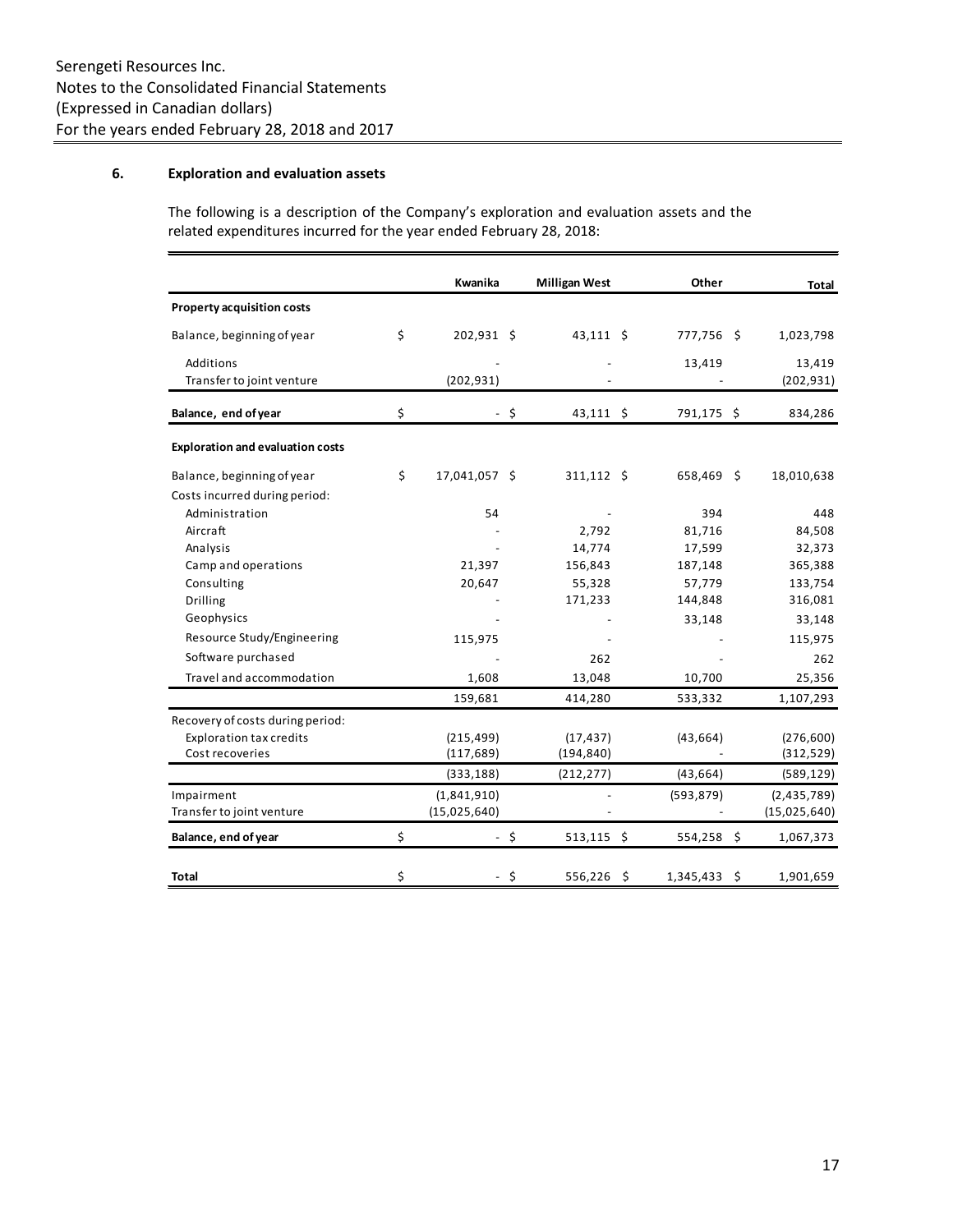### **6. Exploration and evaluation assets** (cont'd)

The following is a description of the Company's exploration and evaluation assets and the related expenditures incurred for the year ended February 28, 2017:

|                                         | Kwanika             | <b>Milligan West</b> |    | Other      |      | Total         |
|-----------------------------------------|---------------------|----------------------|----|------------|------|---------------|
| <b>Property acquisition costs</b>       |                     |                      |    |            |      |               |
| Balance, beginning of year              | \$<br>202,130 \$    | 43,111 \$            |    | 777,756 \$ |      | 1,022,997     |
| Additions                               | 801                 |                      |    |            |      | 801           |
| Balance, end of year                    | \$<br>202,931 \$    | $43,111$ \$          |    | 777,756 \$ |      | 1,023,798     |
| <b>Exploration and evaluation costs</b> |                     |                      |    |            |      |               |
| Balance, beginning of year              | \$<br>17,381,553 \$ | 251,979 \$           |    | 601,035 \$ |      | 18,234,567    |
| Costs incurred during period:           |                     |                      |    |            |      |               |
| Administration                          | 10,231              |                      |    |            |      | 10,231        |
| Aircraft                                |                     | 19,051               |    | 28,782     |      | 47,833        |
| Analysis                                | 29,500              |                      |    | 68         |      | 29,568        |
| Camp and operations                     | 203,966             | 1,439                |    | 5,831      |      | 211,236       |
| Consulting                              | 125,207             | 6,980                |    | 15,475     |      | 147,662       |
| <b>Drilling</b>                         | 211,180             |                      |    |            |      | 211,180       |
| Geophysics                              | 40,450              | 30,915               |    | 88,448     |      | 159,813       |
| Resource Study/Engineering              | 223,654             |                      |    |            |      | 223,654       |
| Software purchased                      | 3,112               |                      |    |            |      | 3,112         |
| Travel and accommodation                | 17,314              | 857                  |    | 11,246     |      | 29,417        |
|                                         | 864,614             | 59,242               |    | 149,850    |      | 1,073,706     |
| Recovery of costs during period:        |                     |                      |    |            |      |               |
| <b>Exploration tax credits</b>          | (5, 110)            | (109)                |    | (8,925)    |      | (14, 144)     |
| Cost recoveries                         | (1,200,000)         |                      |    |            |      | (1, 200, 000) |
| Write-downs                             |                     |                      |    | (83, 491)  |      | (83, 491)     |
|                                         | (1, 205, 110)       | (109)                |    | (92, 416)  |      | (1, 297, 635) |
| Balance, end of year                    | \$<br>17,041,057 \$ | 311,112 \$           |    | 658,469    | - \$ | 18,010,638    |
| <b>Total</b>                            | \$<br>17,243,988 \$ | 354,223              | Ŝ. | 1,436,225  | Ś.   | 19,034,436    |

### a) Kwanika

The Kwanika property was originally acquired by staking. It is located in the northern portion of the Quesnel Trough, British Columbia.

On April 6, 2016, the Company closed a transaction with Daewoo Minerals Canada Corp. ("DMC"), a 100% owned Canadian subsidiary of PDC, whereby DMC may earn up to a 35% interest in Serengeti's Kwanika copper-gold project and four adjacent properties by providing funding of \$8,300,000. DMC funded \$1,200,000 in the first year and earned a 5% interest in the Kwanika project, of which \$800,000 was dedicated to project expenditures and \$400,000 was paid directly to Serengeti as an operator's fee. This latter payment was treated as a recovery of costs previously incurred by Serengeti on the Kwanika project.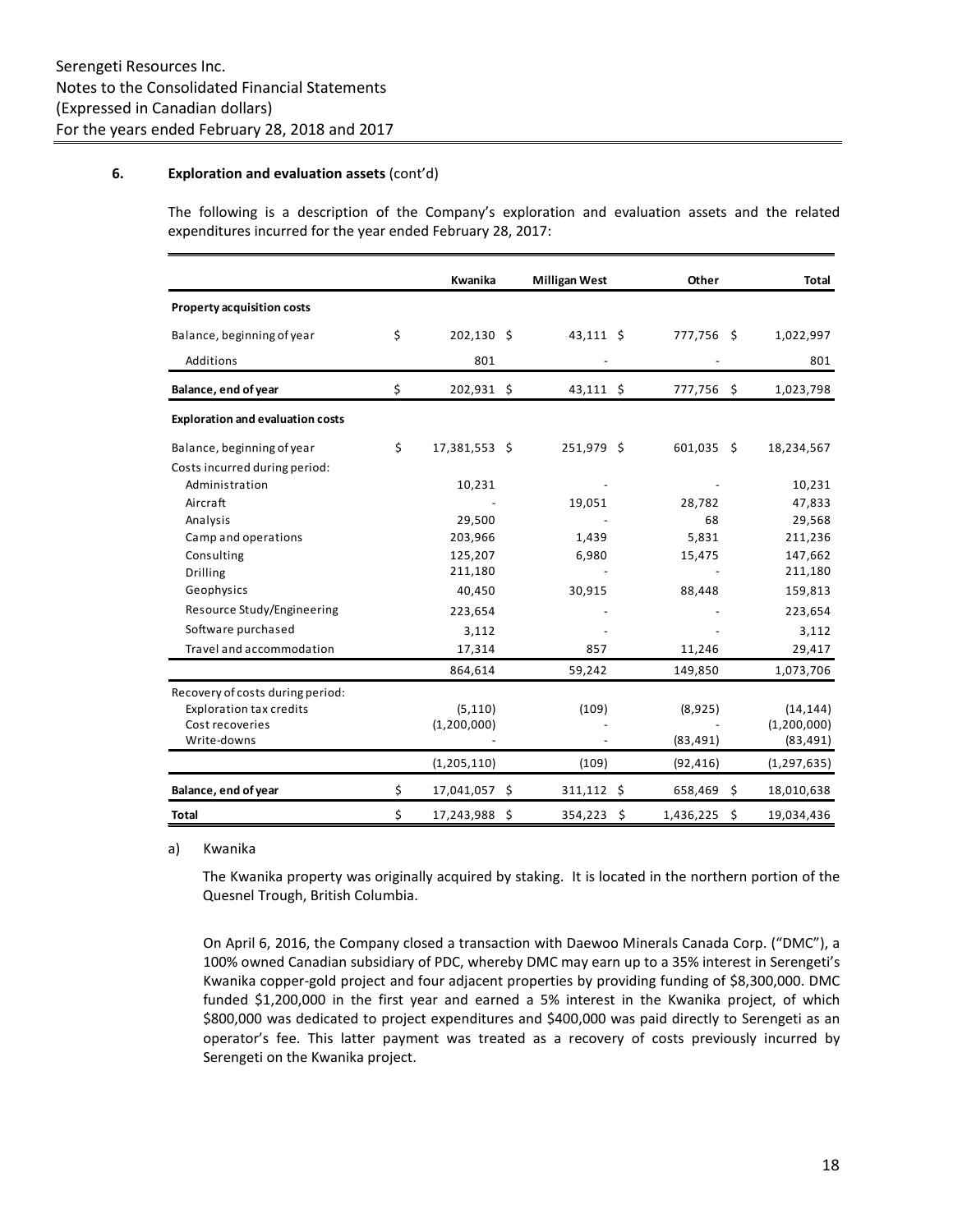# **6. Exploration and evaluation assets** (cont'd)

On November 24, 2017, Serengeti completed a joint venture transaction for the exploration and development of the Kwanika project. Pursuant to this transaction, the respective interests of Serengeti and DMC in the Kwanika project have been transferred to KCC, which serves as the vehicle for the joint venture (Note 5).

# b) Milligan West

The Company owns a 56.3% interest in the Milligan West property in joint venture with Fjordland Exploration Inc. an arms-length company also listed on the TSX-V.

c) Other B.C. Properties

The Company owns a 100% interest in other properties. During the year ended February 28, 2018, certain of these properties were transferred to KCC in addition to the Kwanika property. These properties were determined to have a \$Nil value prior to transfer to the joint venture and, accordingly, an impairment of \$593,879 was recorded on these properties.

All of the Company's current mineral properties are located in British Columbia.

### **7. Reclamation deposits**

The Company has posted bonds and investment certificates to provide for certain potential reclamation liabilities as agreed with the Province of British Columbia – Ministry of Energy, Mines and Petroleum Resources.

|                            | February 28, | February 28, |
|----------------------------|--------------|--------------|
|                            | 2018         | 2017         |
| Balance, beginning of year | 73,024       | 73,024       |
| Additions                  | 21.260       |              |
| Balance, end of year       | 94,284       | 73,024       |

# **8. Trade payables and accrued liabilities**

|                                          | February 28, |        | February 28, |        |
|------------------------------------------|--------------|--------|--------------|--------|
|                                          |              | 2018   |              | 2017   |
| Trade payables                           |              | 57,847 |              | 34,810 |
| Amounts due to related parties (Note 11) |              | 4,280  |              | 7,454  |
| Accrued liabilities                      |              | 18,085 |              | 30,000 |
|                                          |              | 80,212 |              | 72.264 |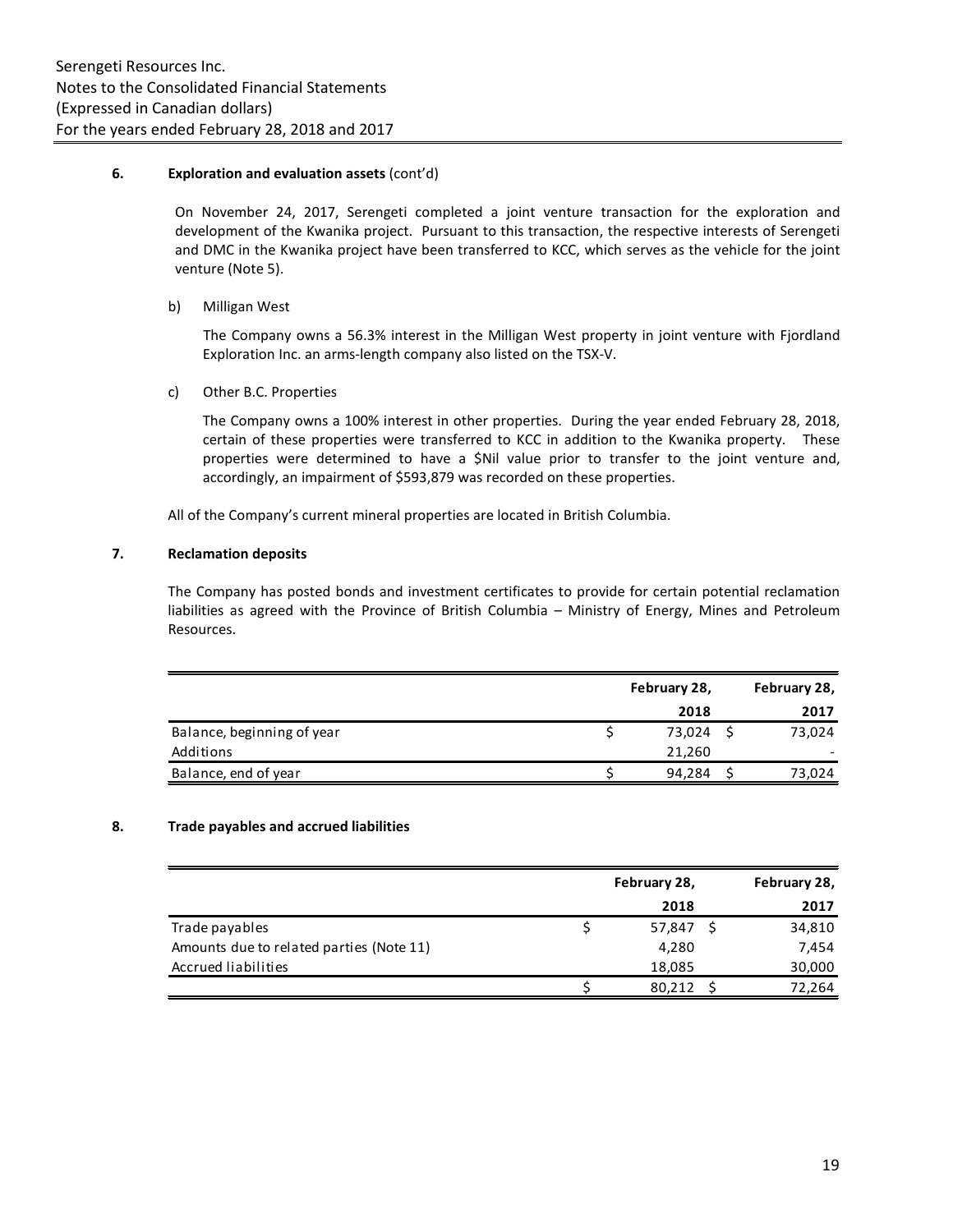### **9. Short-term debt – notes payable**

At February 28, 2017, the Company was indebted by way of non-interest-bearing notes payable to officers and directors in the amount of \$57,300 in respect of CEO and CFO fees, consulting fees, directors' fees and salaries (Note 11). This amount was repaid in full during the year ended February 28, 2018.

# **10. Share capital and reserves**

### *Authorized share capital*

An unlimited number of common shares without par value.

### *Issued share capital*

At February 28, 2018, there were 86,635,121 issued and fully paid common shares (February 28, 2017 – 71,543,821).

### *For the year ended February 28, 2018*

On July 25, 2017, the Company completed a non-brokered flow-through private placement financing of 5,502,000 flow-through common shares priced at \$0.15 for gross proceeds of \$825,300. Finders' fees totaling \$20,370 in cash and 135,800 finders' warrants with a fair value of \$13,601, were paid in respect of certain subscribers in accordance with the policies of the TSX-V. The finders' warrants are exercisable at a price of \$0.15 for a period of 18 months from the date of issuance. The Company also incurred other costs of \$8,770.

During the year ended February 28, 2018, a total of 9,164,300 warrants were exercised for cash proceeds of \$471,445.

During the year ended February 28, 2018, 425,000 stock options were exercised for cash proceeds of \$25,000.

### *For the year ended February 28, 2017*

On August 5, 2016, the Company closed a placement raising gross proceeds of \$661,200. The private placement consisted of to 6,612,000 units at a price of \$0.10 per unit, with each unit consisting of one common share and one half of one share purchase warrant. Each whole warrant entitles the holder to purchase one additional common share of the Company at a price of \$0.15 for a period of two years. The Company paid \$21,300 in cash for finders' fees and issued 213,000 warrants with a fair value of \$15,516 exercisable at \$0.15 for a period of two years. The Company also incurred other costs of \$7,394.

The proceeds were allocated between common shares and common share purchase warrants on a prorata basis on a relative fair value basis, wherein, the fair value of the common shares was based on the market close on the date the units were issued, and the fair value of the common share purchase warrants was determined using the Black-Scholes pricing model with the following assumptions: risk free rate of 0.52%, volatility of 112.48% and expected life of 2 years. The share purchase warrants were allocated \$143,986 of gross proceeds.

On August 8, 2016, holders exercised 125,000 stock options for cash proceeds of \$6,250.

On January 30, 2017, holders exercised 25,000 stock options for cash proceeds of \$2,000.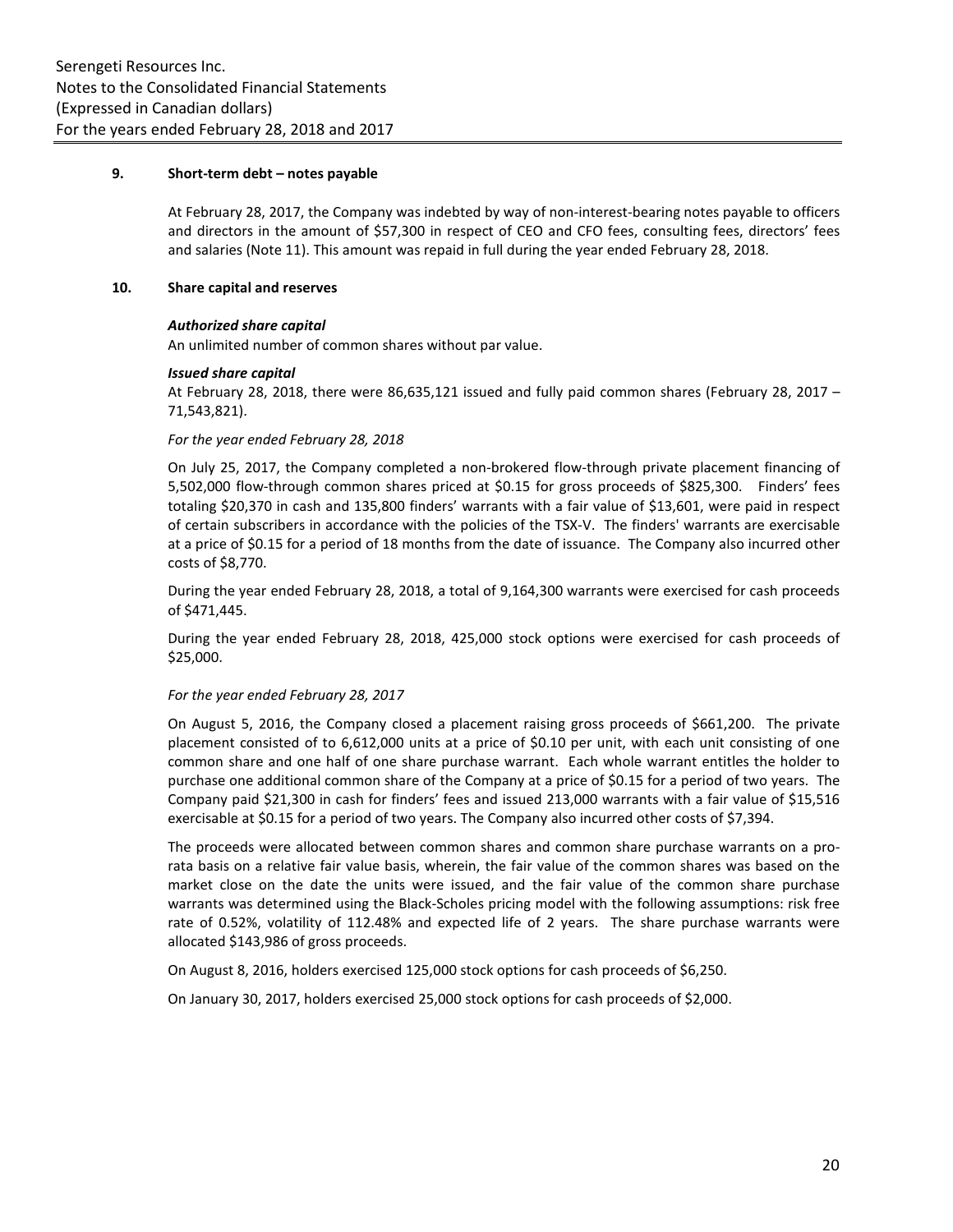# **10. Share capital and reserves** (cont'd)

#### *Issued share capital (cont'd)*

*For the year ended February 28, 2017 (cont'd)*

During the year ended February 28, 2017, a total of 1,661,000 warrants were exercised for cash proceeds of \$83,050.

### *Basic and diluted loss per share*

The basic and diluted loss per share for the year ended February 28, 2018 was \$0.04 (2017 - \$0.01). The calculation of basic and diluted loss per share for the year ended February 28, 2018 was based on the loss attributable to common shareholders of \$3,185,601 (2017 - \$894,424) and the weighted average number of common shares outstanding of 81,927,742 (2017 – 67,466,405). The diluted loss per share does not include the effect of stock options and warrants as they are anti-dilutive. At February 28, 2018, the total number of potentially dilutive warrants was 4,850,100 (2017 - 13,878,600) and the total number of potentially dilutive stock options was 8,270,000 (2017 – 8,545,000). The aggregate number of potentially dilutive shares was 13,120,100 (2016 – 22,423,600).

### *Warrants*

The following table summarizes information about the issued and outstanding warrants for the year ended February 28, 2018 and 2017 as follows:

|                           | <b>February 28, 2018</b> |    | <b>February 28, 2017</b> |             |    |          |
|---------------------------|--------------------------|----|--------------------------|-------------|----|----------|
|                           |                          |    | Weighted                 |             |    | Weighted |
|                           |                          |    | average                  |             |    | average  |
|                           | Number of                |    | exercise                 | Number of   |    | exercise |
|                           | warrants                 |    | price                    | warrants    |    | price    |
| Warrants outstanding,     |                          |    |                          |             |    |          |
| beginning of year         | 13,878,600               | \$ | 0.08                     | 12,020,600  | \$ | 0.05     |
| Warrants issued           | 135,800                  |    | 0.15                     | 3,519,000   |    | 0.15     |
| Warrants exercised        | (9,164,300)              |    | 0.05                     | (1,661,000) |    | 0.05     |
| Warrants outstanding, end |                          |    |                          |             |    |          |
| of year                   | 4,850,100                | \$ | 0.12                     | 13,878,600  | \$ | 0.08     |

The following weighted average assumptions were used for the Black-Scholes valuation of finders' warrants issued in connection with the private placements for the years ended February 31, 2018 and 2017:

|                           | February 28, 2018 | February 28, 2017 |
|---------------------------|-------------------|-------------------|
| Expected life of warrants | 1.5 years         | 2 years           |
| Annualized volatility     | 112%              | 112.48%           |
| Risk-free interest rate   | 1.31%             | 0.52%             |
| Dividend rate             | 0%                | 0%                |

### *Stock options*

The Company has adopted an incentive stock option plan, which provides that the Board of Directors of the Company may from time to time, in its discretion, and in accordance with TSX-V policies, grant to directors, officers, employees and consultants of the Company, non-transferable stock options to purchase common shares, provided that the number of common shares reserved for issuance does not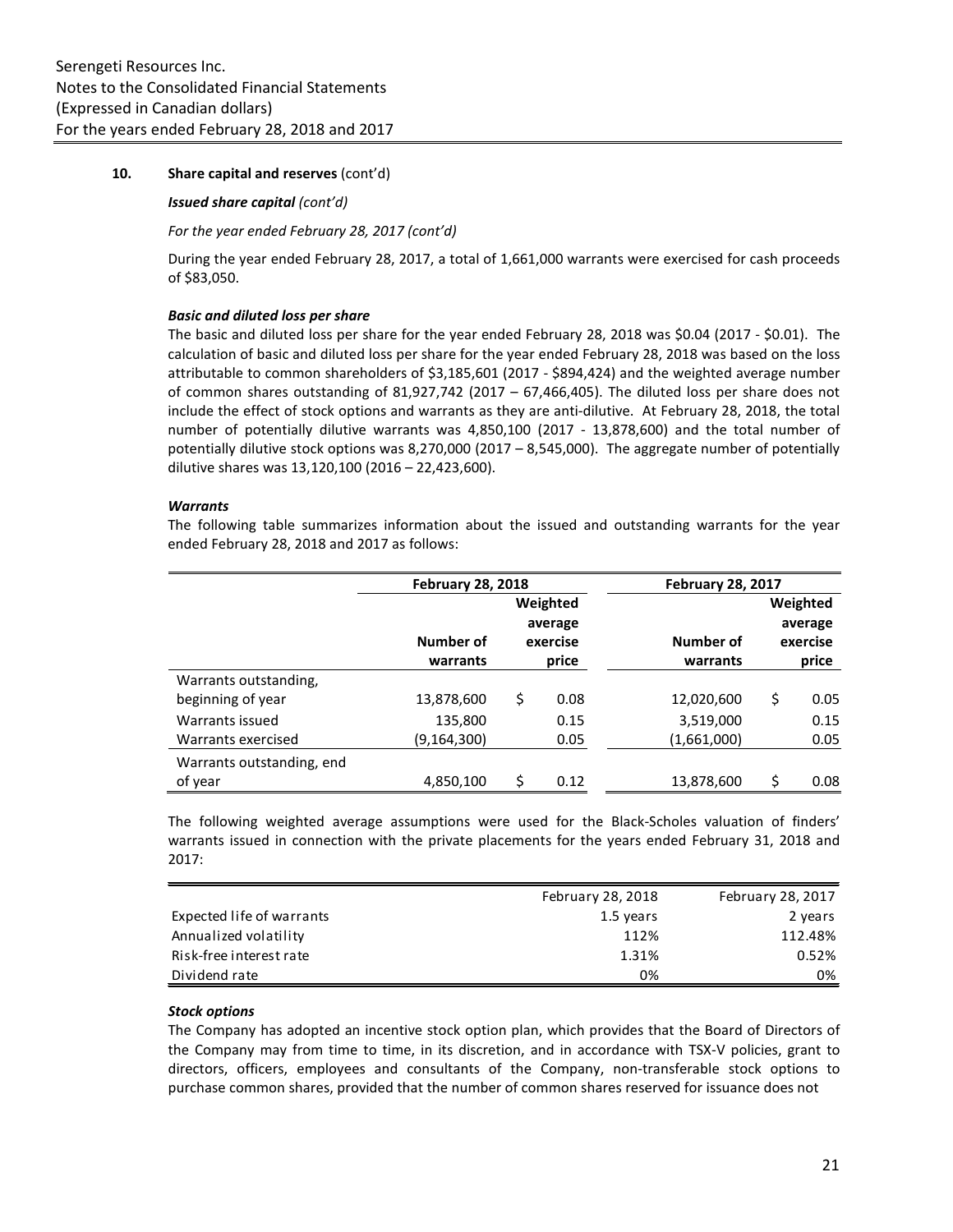### **10. Share capital and reserves** (cont'd)

#### *Stock options (cont'd)*

exceed a fixed total of 12,624,000. Such options may be exercisable for a period of up to five years from the date of grant.

#### *For the year ended February 28, 2018*

On August 9, 2017, the Company granted stock options to acquire up to 150,000 common shares of the Company at a price of \$0.20 per share with an exercise period of five years. The stock options vested 50% upon grant date and 50% six months after grant date.

### *For the year ended February 28, 2017*

On April 27, 2016, the Company granted stock options to acquire up to 1,320,000 common shares of the Company at a price of \$0.07 per share with an exercise period of five years. The stock options vested upon grant.

On June 1, 2016, the Company granted stock options to acquire up to 150,000 common shares of the Company at a price of \$0.07 per share with an exercise period of two years. The stock options vested upon grant.On July 7, 2016, the Company granted stock options to acquire up to 50,000 common shares of the Company at a price of \$0.095 per share with an exercise period of five years. The stock options are subject to vesting provisions over a period of 12 months as follows: 25% vested on the date of grant, and a further 25% to vest every four months from the date of grant.

On July 27, 2016, the Company granted stock options to acquire up to 200,000 common shares of the Company at a price of \$0.135 per share with an exercise period of two years. The stock options vested upon grant.

On January 30, 2017, the Company granted stock options to acquire up to 1,775,000 common shares of the Company at a price of \$0.15 per share with an exercise period of five years.

On January 30, 2017, the Company granted stock options to acquire up to 150,000 common shares of the Company at a price of \$0.15 per share with an exercise period of two years. The stock options are subject to vesting provision over a period of 12 months as follows: 25% vested on the date of grant, and a further 25% to vest every four months from the date of grant.

|                                        | <b>February 28, 2018</b> |    |          |           | <b>February 28, 2017</b> |          |  |  |
|----------------------------------------|--------------------------|----|----------|-----------|--------------------------|----------|--|--|
|                                        |                          |    | Weighted |           |                          | Weighted |  |  |
|                                        |                          |    | average  |           |                          | average  |  |  |
|                                        | Number of                |    | exercise | Number of |                          | exercise |  |  |
|                                        | options                  |    | price    | options   |                          | price    |  |  |
| Options outstanding, beginning of year | 8,545,000                | \$ | 0.09     | 5,985,000 | \$                       | 0.10     |  |  |
| Options granted                        | 150,000                  |    | 0.20     | 3,645,000 |                          | 0.11     |  |  |
| Options exercised                      | (425,000)                |    | 0.06     | (150,000) |                          | 0.06     |  |  |
| Options expired                        |                          |    |          | (935,000) |                          | 0.19     |  |  |
| Options outstanding, end of year       | 8,270,000                | \$ | 0.10     | 8,545,000 | S                        | 0.09     |  |  |
| Options exercisable, end of year       | 8,195,000                |    | 0.10     | 8,545,000 | Ś                        | 0.09     |  |  |

The changes in stock options during the year ended February 28, 2018 and 2017 are as follows: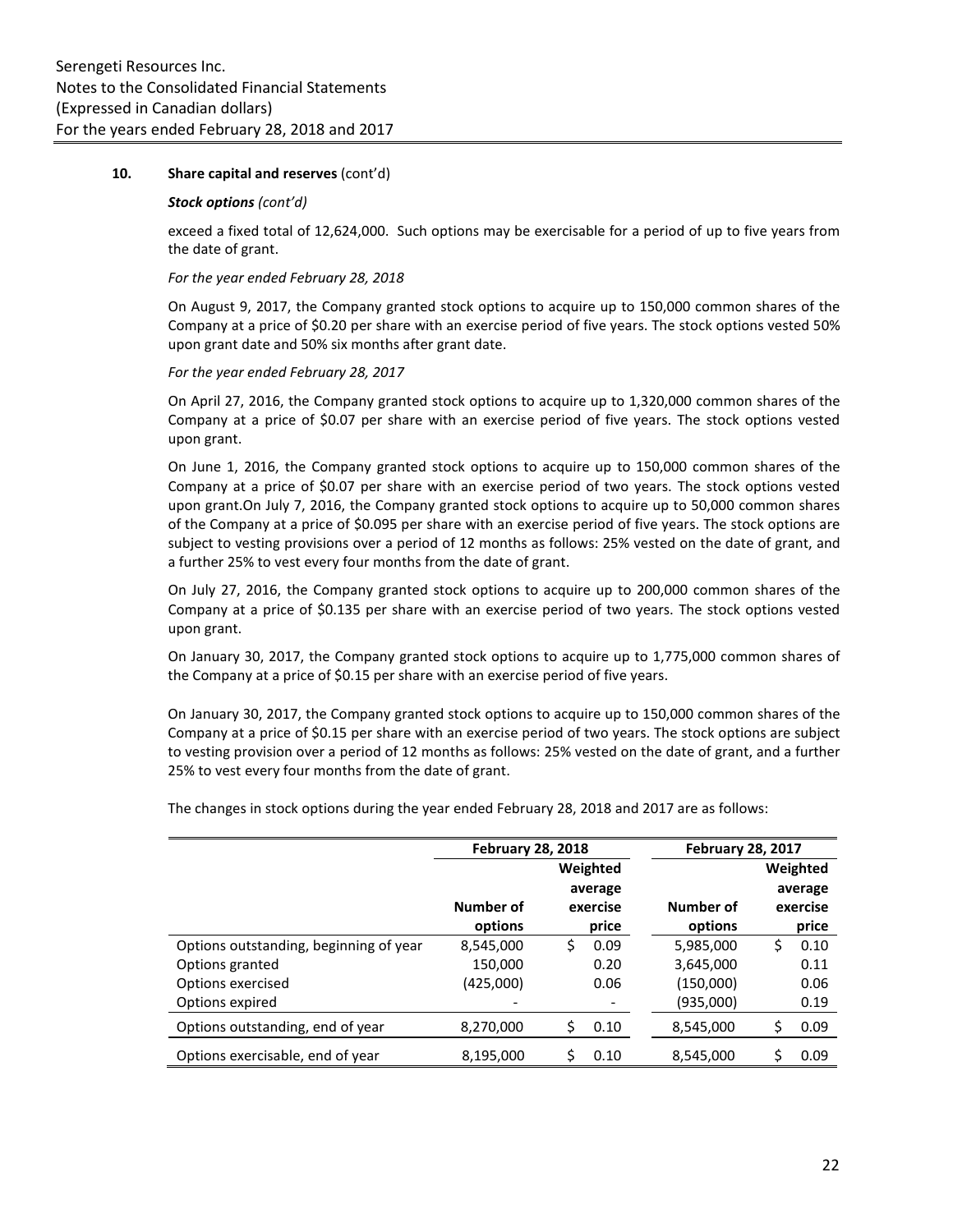# **10. Share capital and reserves** (cont'd)

### *Stock options (cont'd)*

### Details of options outstanding as at February 28, 2018 are as follows:

| Weighted average | <b>Weighted average</b> | <b>Number of options</b> | <b>Number of options</b> |
|------------------|-------------------------|--------------------------|--------------------------|
| exercise price   | contractual life        | outstanding              | exercisable              |
| $$0.05 - $0.12$  | 1.68 years              | 5,995,000                | 5,995,000                |
| $$0.13 - $0.20$  | 3.63 years              | 2,275,000                | 2,200,000                |
|                  | 2.21 years              | 8,270,000                | 8,195,000                |

During the year ended February 28, 2018, the Company granted 150,000 (2017 – 3,645,000) stock options with a weighted average fair value of \$0.15 (2017 - \$0.07) per option. The Company recorded sharebased compensation of \$10,393 (2017 - \$298,820) relating to options vested during the period.

The fair value of options granted was determined using the Black-Scholes option pricing model using the following weighted average assumptions:

|                          | February 28, 2018 | February 28, 2017  |
|--------------------------|-------------------|--------------------|
| Expected life of options | 5 years           | 2-5 years          |
| Annualized volatility    | 110%              | 104.68% to 112.43% |
| Risk-free interest rate  | 1.52%             | 0.53% to 1.11%     |
| Dividend rate            | 0%                | 0%                 |

### *Warrant and share-based payment reserves*

The share-based payment and warrant reserves comprises stock-based compensation expense and other warrant payments. When stock options or warrants are exercised, the corresponding amount will be transferred to share capital.

### **11. Related party transactions**

### *Related party balances*

The following amounts due to related parties are included in trade payables and accrued liabilities and have arisen from amounts owing for expense reimbursements (Note 8). These amounts are unsecured, non-interest bearing and have no fixed terms of repayment.

|                                       | February 28, |       | February 28, |  |
|---------------------------------------|--------------|-------|--------------|--|
|                                       |              | 2018  | 2017         |  |
| Directors and officers of the Company |              | 4.280 | 7.454        |  |

Note 9 also sets out balances due to related parties.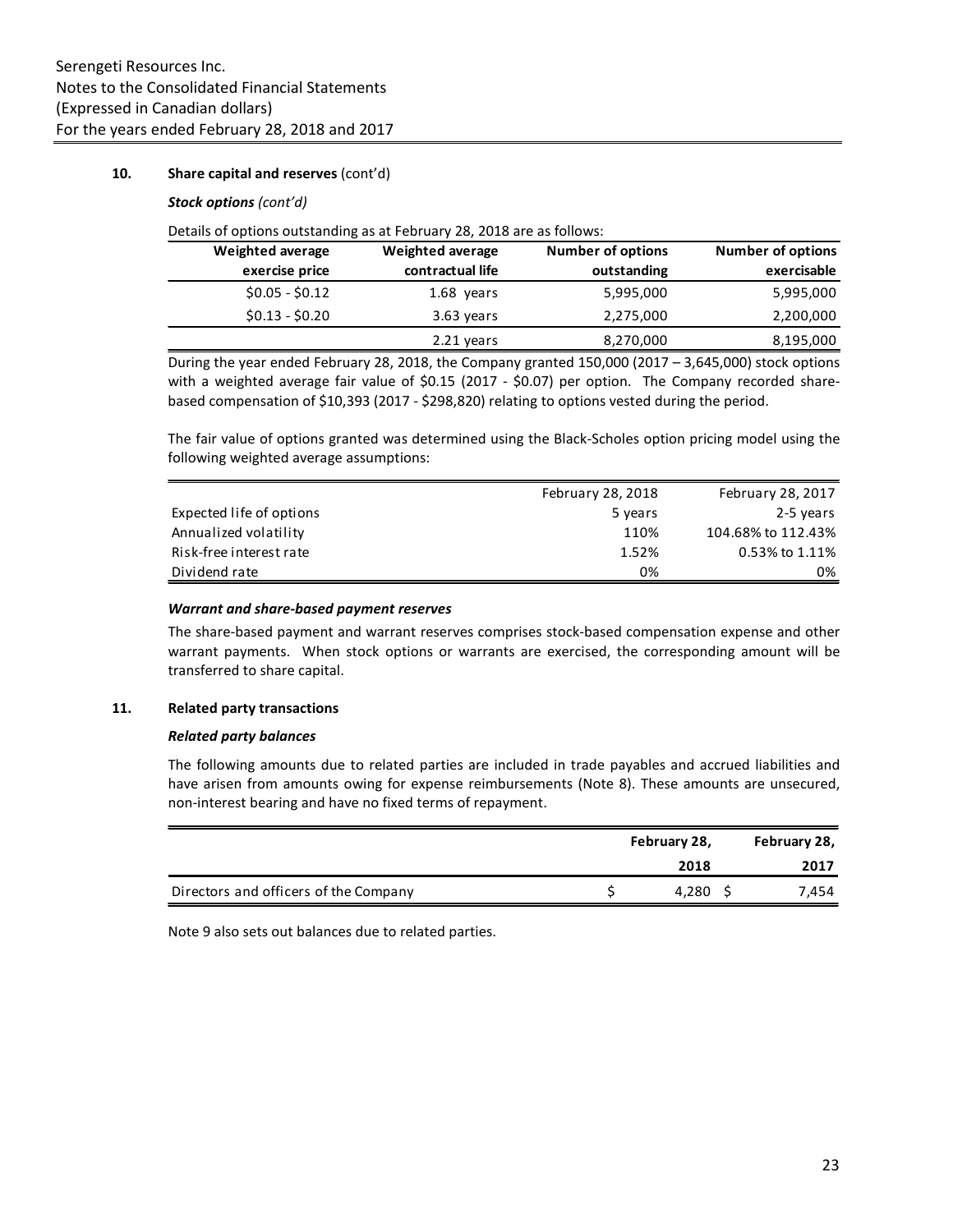# **11. Related party transactions** (cont'd)

### *Key management personnel compensation – paid or accrued*

Key management personnel include those persons having authority and responsibility for planning, directing and controlling activities of the Company as a whole. The Company has determined that its key management personnel consists of the Company's Board of Directors and corporate officers.

|                      | <b>Year Ended</b>        |  |                          |  |  |
|----------------------|--------------------------|--|--------------------------|--|--|
|                      | <b>February 28, 2018</b> |  | <b>February 28, 2017</b> |  |  |
| Management fees (1)  | 203,600                  |  | 168,000                  |  |  |
| Consulting (2)       | 71,230                   |  | 69,738                   |  |  |
| Director fees        | 12,500                   |  |                          |  |  |
| Share-based payments | $\overline{\phantom{a}}$ |  | 248,065                  |  |  |
|                      | 287,330                  |  | 485,803                  |  |  |

(1) A portion of management fees are allocated to exploration and evaluation assets.

(2) Includes accounting fees paid to a company controlled by the CFO of \$56,560 (2017: \$47,668).

### **12. Financial risk management**

The Company is exposed in varying degrees to a variety of financial instrument related risks. The Board of Directors approves and monitors the risk management processes, inclusive of documented investment policies, counterparty limits, and controlling and reporting structures. The type of risk exposure and the way in which such exposure is managed is summarized as follows:

### *Credit risk*

Credit risk is the risk that one party to a financial instrument will fail to discharge an obligation and cause the other party to incur a financial loss. The Company's primary exposure to credit risk is on its cash held in bank accounts. The majority of cash is deposited in bank accounts at a major bank in Canada. As most of the Company's cash held by one bank there is a concentration of credit risk. This risk is managed by using major banks that are high credit quality financial institutions as determined by rating agencies.

### *Liquidity risk*

Liquidity risk is the risk that the Company will not be able to meet its financial obligations as they fall due. The Company has a planning and budgeting process in place to help determine the funds required to support the Company's normal operating requirements on an ongoing basis. The Company ensures that there are sufficient funds to meet its short-term business requirements, taking into account its anticipated cash flows from operations and its holdings of cash and cash equivalents.

Historically, the Company's principal source of funding has been the issuance of equity securities for cash, primarily through private placements. The Company's access to financing is always uncertain. There can be no assurance of continued access to necessary levels of equity funding.

### *Interest rate risk*

Interest rate risk is the risk that the fair value of future cash flows of a financial instrument will fluctuate because of changes in market interest rates. The Company is not exposed to significant interest rate risks.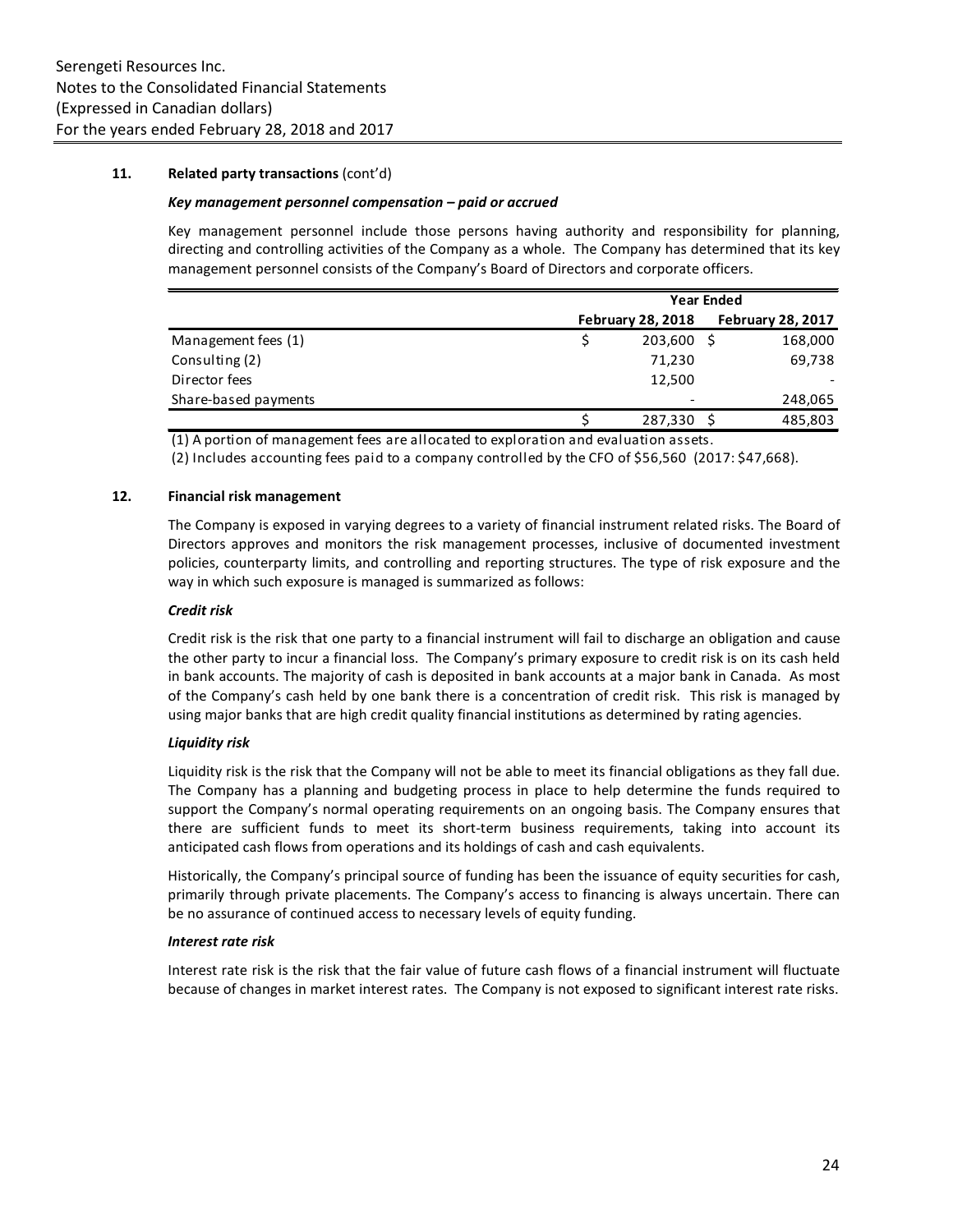# **12. Financial risk management** (cont'd)

#### *Capital Management*

The Company's policy is, if permitted by market conditions, to maintain a strong capital base so as to support investor and creditor confidence and support future development of the business. The capital structure of the Company consists of equity, comprising share capital and reserves net of accumulated deficit.

There were no changes in the Company's approach to capital management during the year.

The Company is not subject to any externally imposed capital requirements.

#### *Fair value*

The Company's financial instruments consist of cash and cash equivalents, receivables, reclamation deposits and trade payables and short term debt. The fair value of these financial instruments approximates their carrying values due to the short-term nature of these investments. Cash and cash equivalents are measured at fair value using Level 1 inputs.

Financial instruments measured at fair value are classified into one of three levels in the fair value hierarchy according to the relative reliability of the inputs used to estimate the fair values. The three levels of the fair value hierarchy are:

- Level 1 Unadjusted quoted prices in active markets for identical assets or liabilities;
- Level 2 Inputs other than quoted prices that are observable for the asset or liability either directly or indirectly; and
- Level 3 Inputs that are not based on observable market data.

### **13. Income tax**

A reconciliation of income taxes at statutory rates with the reported income taxes is as follows:

| 2018<br>$(3, 185, 601)$ \$                      | 2017                            |
|-------------------------------------------------|---------------------------------|
|                                                 |                                 |
|                                                 | (894,424)                       |
| $(828,000)$ \$<br>167,000<br>(6,000)<br>667,000 | (233,000)<br>100,000<br>133,000 |
| $\overline{\phantom{0}}$                        |                                 |
|                                                 |                                 |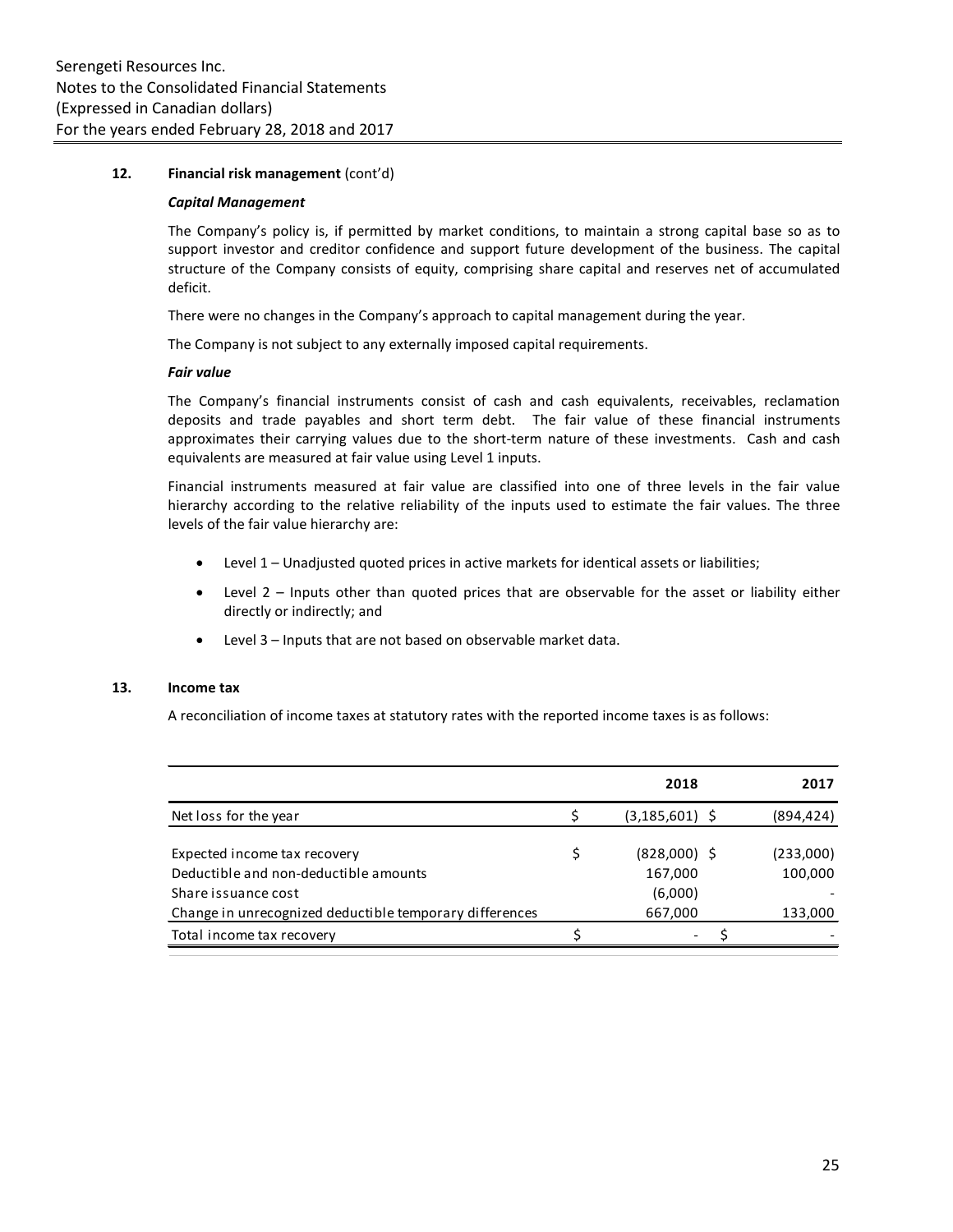# **13. Income tax** (cont'd)

The significant components of the Company's deferred tax assets and liabilities are as follows:

|                                   | 2018                     | 2017        |
|-----------------------------------|--------------------------|-------------|
| Deferred tax assets (liabilities) |                          |             |
| Exploration and evaluation assets | \$<br>$(1,274,000)$ \$   | (1,844,000) |
| Investment tax credits            | 254,000                  | 255,000     |
| Equipment                         | 25,000                   | 31,000      |
| Share issue costs                 | 10,000                   | 7,000       |
| Non-capital losses                | 2,441,000                | 2,340,000   |
| Valuation allowance               | (1,456,000)              | (789,000)   |
| Net deferred tax liability        | $\overline{\phantom{a}}$ |             |

The Canadian non-capital losses carry forward at February 28, 2018 is \$9,388,823 and will expire between 2026 – 2038.

### **14**. **Subsequent events**

Subsequent to the year ended February 28, 2018:

a) The Company entered into an agreement to acquire a 100% interest in the Atty property from Finaly Minerals Lt. ("Finlay") and adjacent claims ("ATG Claims") from Electrum Resource Corp. ("Electrum").

In consideration for the interest in the Atty property the Company is required to complete aggregate exploration expenditures of \$12,000,000 over eight years, of which \$300,000 is required for 2018, make aggregate cash payments of \$625,000 over eight years of which \$25,000 is due on signing (paid), and make \$975,000 in payments, payable in cash or shares of the Company, of which \$25,000 is due on TSX approval of the transaction (172,058 issued subsequent to February 28, 2018). Electrum is entitled to a net smelter return royalty of 3% on the property which may be reduced to 1.5% by making aggregate optional payments of \$500,000.

The Company also agreed to make a payment of the lessor of \$1,000,000 or the value of 500,000 shares of the Company upon a production decision for the property.

In consideration for the ATG Claims, the Company is required to issue 200,000 shares of the Company, of which 40,000 are to be issued on TSX approval (issued subsequent to February 28, 2018) with the remaining 160,000 shares to be issued at 40,000 shares per year for a period of four years.

- b) The Company granted 1,600,000 stock options exercisable at \$0.15 per share for a period of 5 years and 200,000 stock options exercisable at \$0.15 per share for a period of 2 years.
- c) 1,825,000 stock options exercisable at \$0.12 per share expired unexercised.